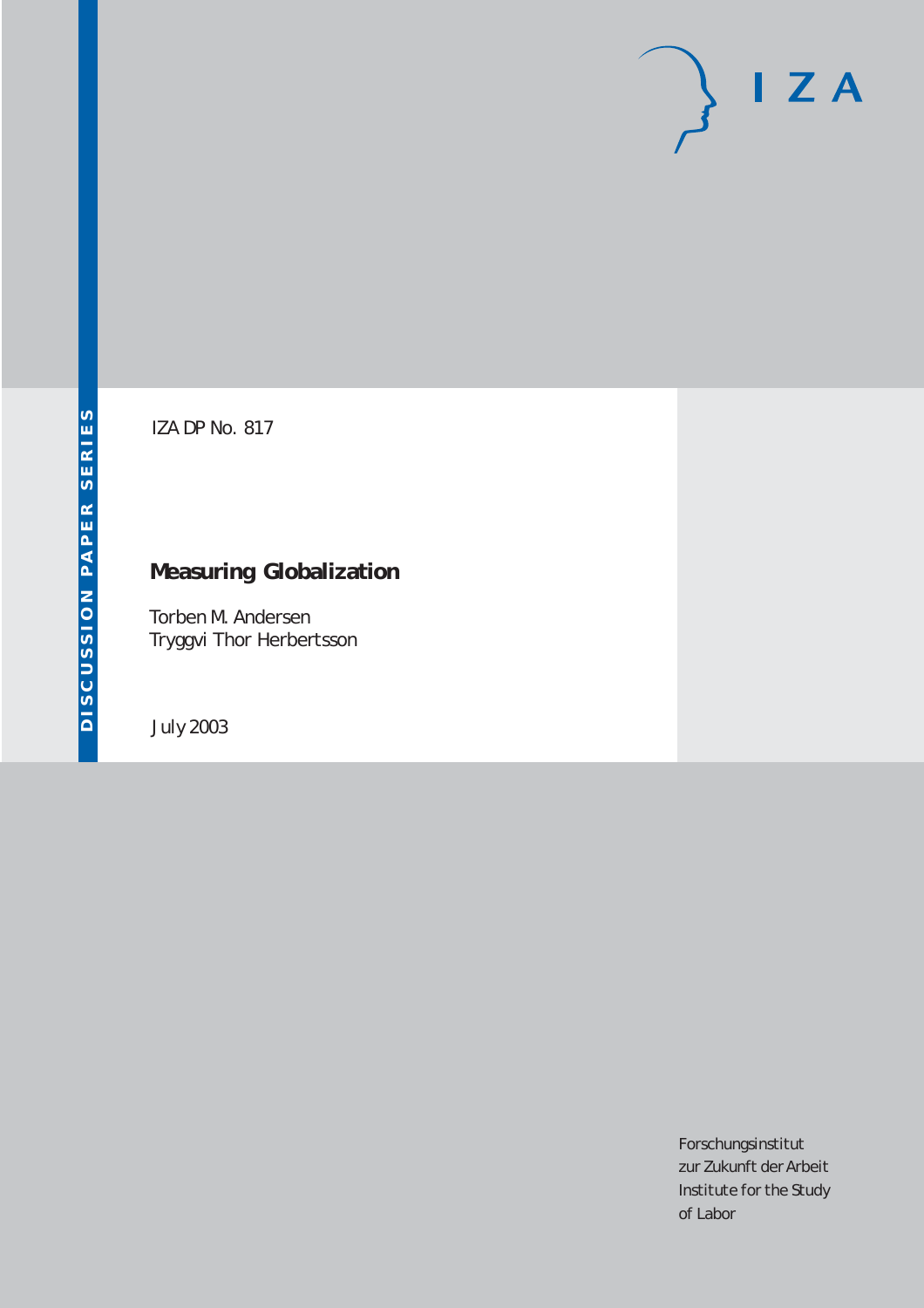# **Measuring Globalization**

### **Torben M. Andersen**

*University of Aarhus, CEPR, EPRU and IZA Bonn* 

## **Tryggvi Thor Herbertsson**

*University of Iceland* 

Discussion Paper No. 817 July 2003

IZA

P.O. Box 7240 D-53072 Bonn Germany

 $Tel + 49-228-3894-0$ Fax: +49-228-3894-210 Email: [iza@iza.org](mailto:iza@iza.org)

This Discussion Paper is issued within the framework of IZA's research area *Internationalization of Labor Markets.* Any opinions expressed here are those of the author(s) and not those of the institute. Research disseminated by IZA may include views on policy, but the institute itself takes no institutional policy positions.

The Institute for the Study of Labor (IZA) in Bonn is a local and virtual international research center and a place of communication between science, politics and business. IZA is an independent, nonprofit limited liability company (Gesellschaft mit beschränkter Haftung) supported by Deutsche Post World Net. The center is associated with the University of Bonn and offers a stimulating research environment through its research networks, research support, and visitors and doctoral programs. IZA engages in (i) original and internationally competitive research in all fields of labor economics, (ii) development of policy concepts, and (iii) dissemination of research results and concepts to the interested public. The current research program deals with (1) mobility and flexibility of labor, (2) internationalization of labor markets, (3) welfare state and labor market, (4) labor markets in transition countries, (5) the future of labor, (6) evaluation of labor market policies and projects and (7) general labor economics.

IZA Discussion Papers often represent preliminary work and are circulated to encourage discussion. Citation of such a paper should account for its provisional character. A revised version may be available on the IZA website ([www.iza.org](http://www.iza.org/)) or directly from the author.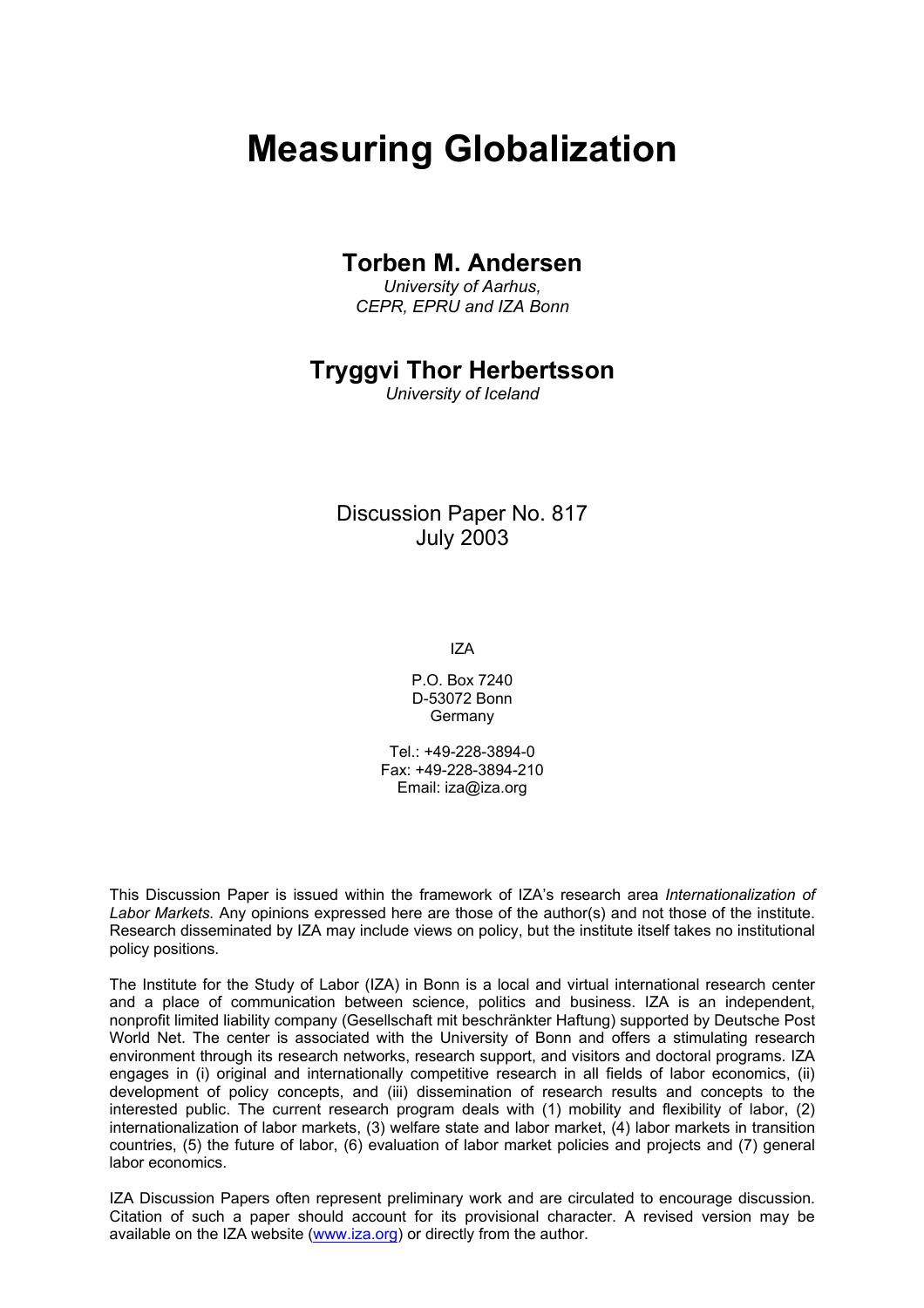IZA Discussion Paper No. 817 July 2003

## **ABSTRACT**

## **Measuring Globalization**

The multivariate technique of factor analysis is used to combine several indicators of economic integration and international transactions into a single measure or index of globalization. The index is an alternative to the simple measure of openness based on trade, and it produces a ranking of countries over time for 23 OECD countries. Ireland is ranked as the most globalized country during the 1990's, while the UK was at the top during the 1980's. Some of the most notable changes in the rankings are the decline of the US, Canada, and to a lesser extent Japan. Norway also receives a lower ranking. There are notable improvements in the ranking for Finland, Italy, Portugal, Spain and Sweden. For Portugal and Spain the changes seem to follow EU membership in the mid 1980's.

JEL Classification: F02, C82

Keywords: globalization index, factor analysis, OECD

Corresponding author:

Torben M. Andersen Department of Economics University of Aarhus Universitetsparken 8000 Aarhus C **Denmark** Email: [tandersen@econ.au.dk](mailto:tandersen@econ.au.dk)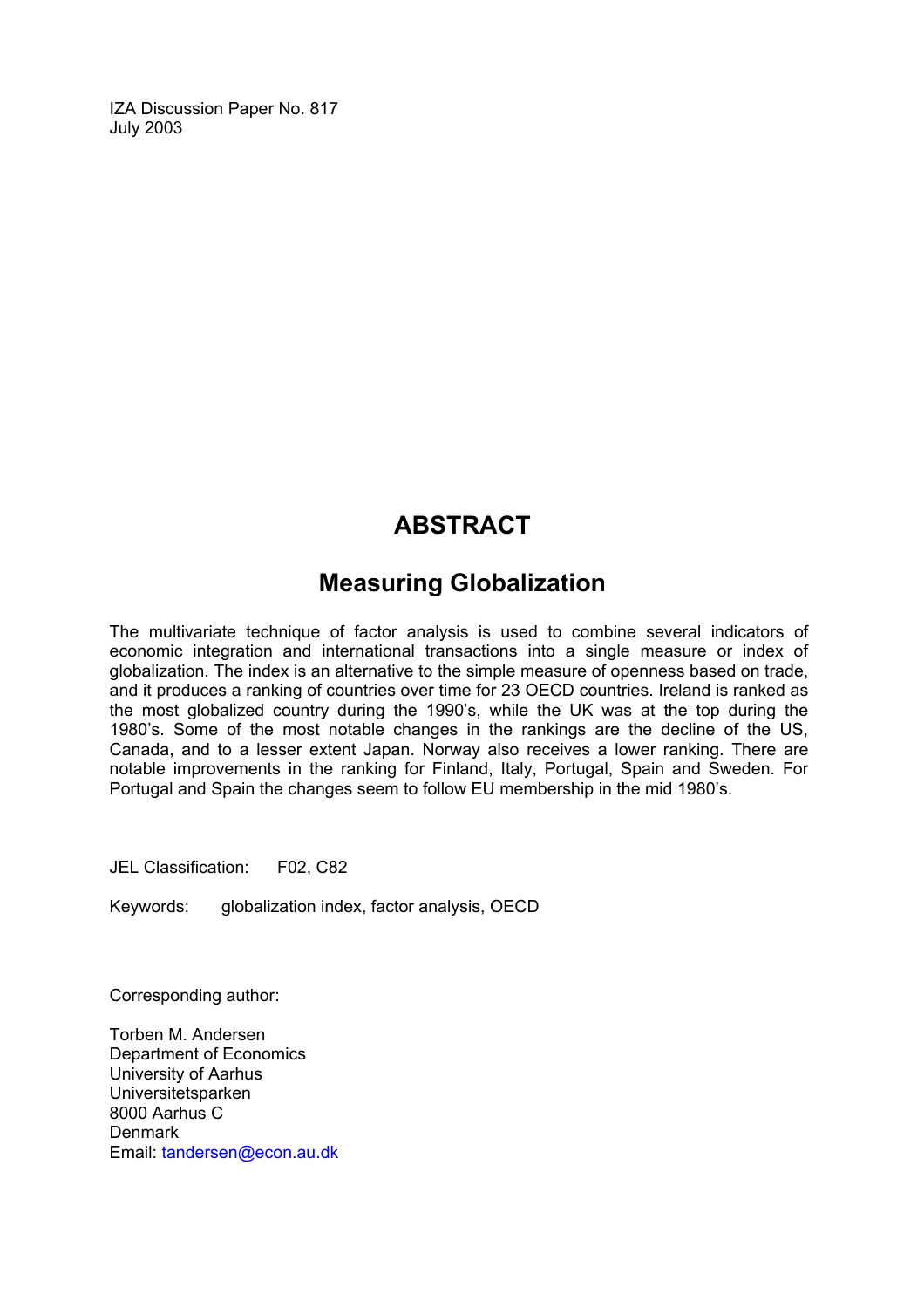#### **1. Introduction**

Possibly the single most important topic in contemporary policy debates is the role of globalization. Technological changes reducing transport and information costs as well as political decisions to pursue tighter integration have added further momentum to the process of international integration. The impact ranges from changes in information flows, cultural interchanges, and political interdependencies to the effects on trade patterns, specialization, foreign direct investments, and global capital flows. The policy debate spans a wide spectrum of views; from concerns that globalization will fundamentally change society and in particular threaten social standards to views stressing opportunities being created for increased dynamism and growth and as a consequence, increasing standards of living.

A rapidly growing literature on international integration is addressing possible benefits and costs of this secular process. However, lack of good measurements of "globalization" or "international integration" have made empirical testing of the various hypotheses concerning globalisation difficult and sometimes impossible. Therefore, it is becoming increasingly more important to construct such a measure, which is the main task of this paper. But this is obviously not a straightforward matter. Most often, readily available trade measures are used. The literature reports a number of prominent examples of this. A classical issue is whether tighter integration in the world economy is conducive for growth (see e.g. Baldwin (2003)). Numerous empirical analyses of this issue have been conducted, where international integration is most often proxied by openness measured by the aggregate trade share.<sup>[1](#page-3-0)</sup> Another branch of literature has explored whether international integration is a threat to social security arrangements and in particular an extensive welfare state (eventually via race-to-the-bottom effects in social security provisions or taxation). The relation is complex since integration may also increase the demand for welfare arrangements (Rodrik (1997,1998)), and a large literature has been investigating and extending Camerons (1978) finding that more open economies (measured by the trade share) also tend to have large public sectors (see

<u>.</u>

<span id="page-3-0"></span><sup>&</sup>lt;sup>1</sup> Usually defined as 0.5 (imports + exports) as a share of GDP.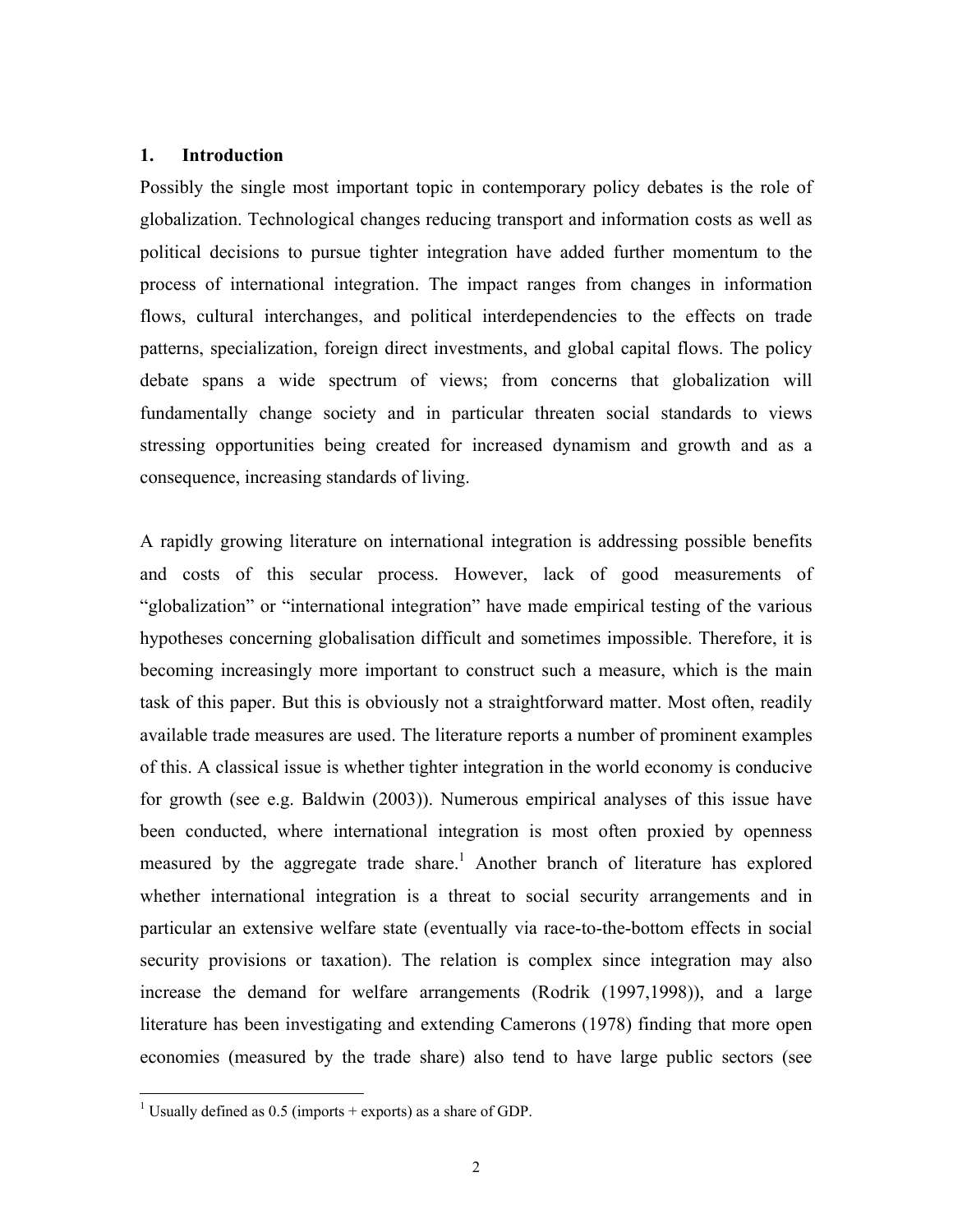Andersen (2003) for an introduction and references). A final example is the issue of whether tighter international integration tends to make business cycles more or less synchronized, in which various volatility measures for aggregate economic activity have been related to trade measures (see e.g. Flood and Rose (1998), OECD (2002)). Although trade flows are obviously an important part of the globalization process, they are by no means the whole story. Accordingly, measuring globalization solely by a trade measure like openness may imply too narrow a perspective on the changes induced by international integration.

In the public debate attempts at quantifying parts of the globalization process are often made by the presentation of league tables of nations in which countries are ranked according to various criteria. Such comparisons may be informative, but they suffer from arbitrariness in the selection of data, their irregular appearances and the problem of how to combine the various measures into an overall metric of globalization. An attempt to overcome these problems has been made in the annual A.T. Kearney/*Foreign Policy Magazine* "The Foreign Policy Globalization Index," which includes some 60 countries and is based on measures of technology (number of internet users, internet hosts, and secure servers), political engagement (number of memberships in international organizations, U.N. security council missions in which each country participates, and foreign embassies that each country hosts), personal contact (international travel and tourism, international telephone traffic, and cross-border transfers) and economic integration (trade, foreign direct investments and portfolio capital flows, and income payments and receipts). The index is calculated by first ranking each variable for the included countries on a normalized scale (between 0 and 1, 0 is assigned to the country with the lowest value, and 1 to the country with the highest value), and next weighting these measures (some variables are weighted double relative to others) into an overall index. While informative this index suffers from the problems arising from mixing a variety of variables some of which are only very indirect indicators and others for which the interpretation is open to discussion. Also, an obvious flaw in the index is the fact that it does not correct for the size of the countries. For example, is it natural to expect Luxembourg to host as many foreign embassies as China or to expect Iceland with its 280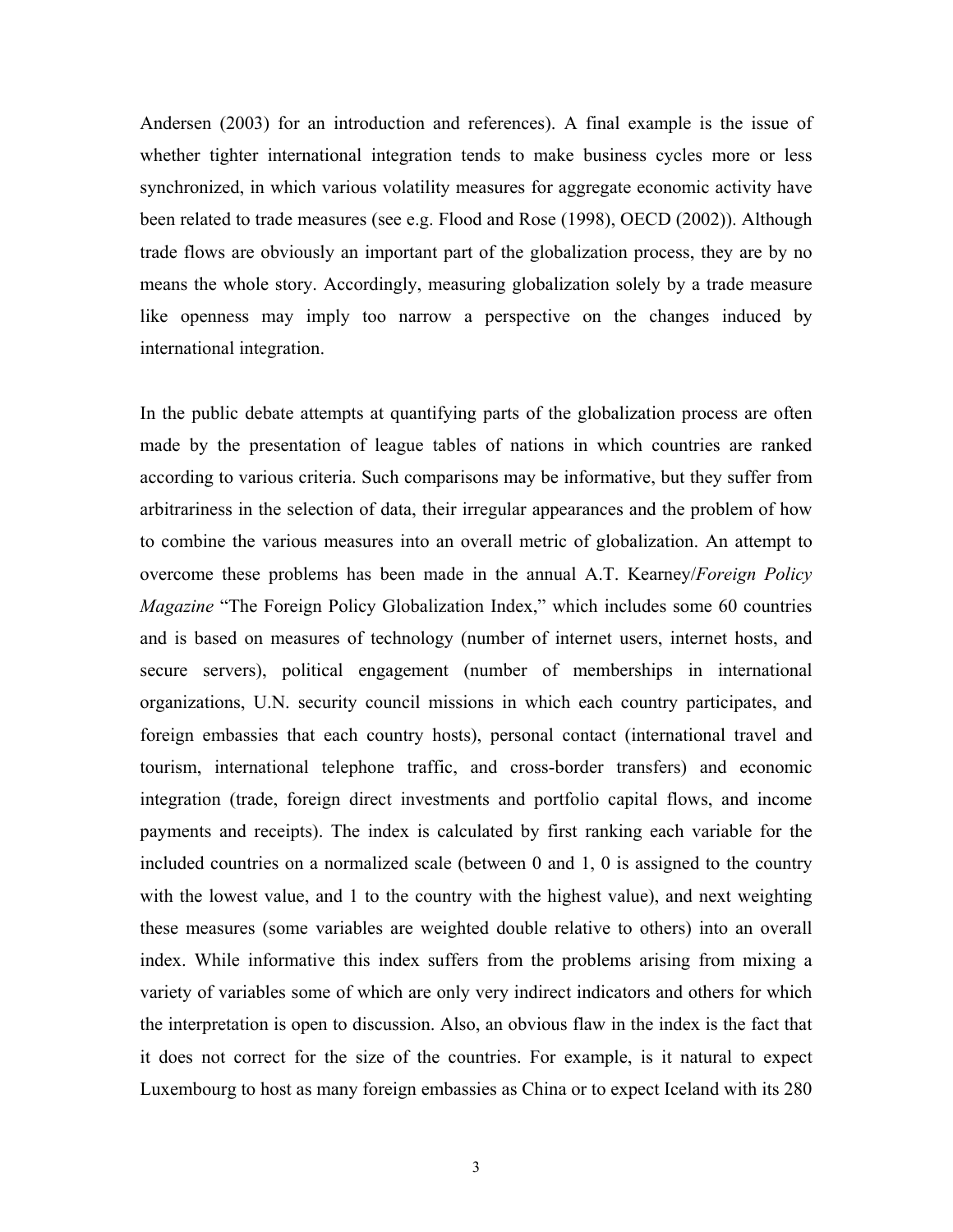thousand inhabitants to take part in as many U.N. security-council missions as the US? Moreover, and even more problematic, the weighting scheme is completely arbitrary and left unmotivated (see Lockwood (2001) for a critique of the way in which the index is calculated, and the arbitrariness it may lead to).

The aim of this paper is to use the multivariate technique of factor analysis to combine several variables believed to be indicators of globalization into a single measure or index of globalization. The focus is on economic integration, that is, integration of goods and capital markets. Factor analysis is essentially a data reduction technique where the aim is to group the explanatory variables into a smaller set of independent variables, or factors, without the essential information from the original dataset being lost (see e.g. Sharma, S. (1996)). The main attraction is that the weighting of various variables is based on statistical methods rather than a-priori judgements. Although much of the recent debate emphasizes the "knowledge society", access to reliable and comparable data (allowing easy updating of the index) constrains the analysis to 23 OECD countries.

Having compiled an index of globalization, multiple factor analysis gives us an opportunity to investigate two dimensions of globalization: the direct effect, i.e. how countries use the opportunity of integrating into the world economy (as manifested in trade, foreign investment etc.), and an indirect effect: the extent to which the institutional setup in different countries allows for participation in global activities (as seen in freedom to trade with foreigners, freedom to use alternative currencies, and freedom to exchange in international capital and financial markets).

The structure of the paper is as follows: Section 2 presents the basic ideas of factor analysis, and Section 3 outlines the data used in the analysis. The globalization index providing a relative ranking of the countries included in this study is presented in Section 4, which also presents a decomposition of the index into the possibilities countries have in participating in international markets, and their actual participation in global activities. Section 5 offers a few concluding remarks.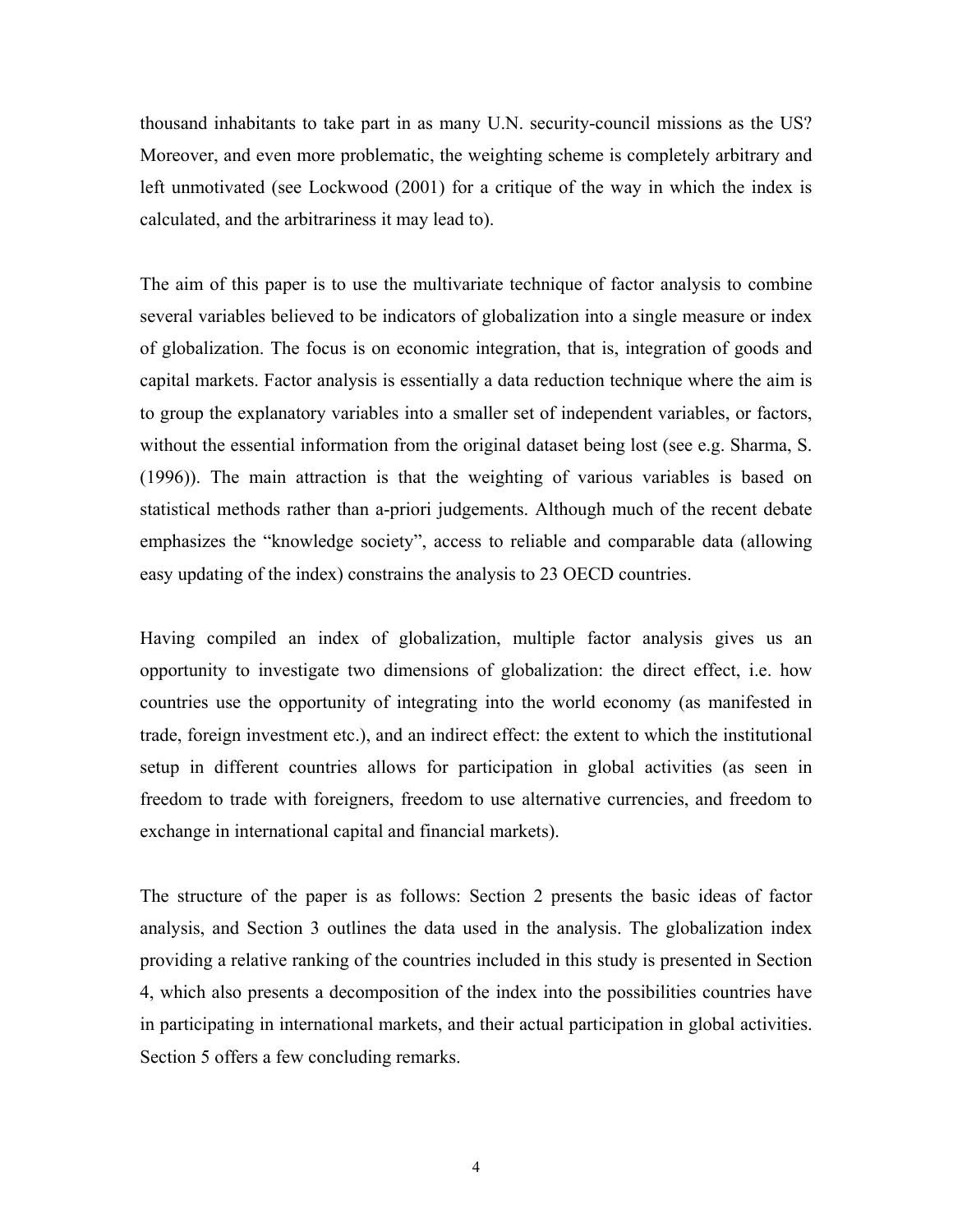#### **2. Factor analysis**

The basic idea of factor analysis is to combine several variables into a smaller set of independent variables without loosing the essential information from the original dataset. In the specific context here the issue is how to combine various variables related to international integration into a single measure of "globalization".

Factor analysis represents a variable as a linear combination of several common factors. The factors are not observable and are by construction independent of each other. The explanatory variables that are most clearly related are combined within a single factor. The correlation between the explanatory variables is explained by the common factors, while the remaining variance of a variable is attributed to a unique factor. The factors are derived in a manner that maximizes the percentage of total variance attributed to each successive factor. The greater the variance of the variables explained by the common factors, the better is the fit of the factor model.

Mathematically the factor model in the case of *M* variables and *N* factors can be represented as:

$$
z_{ji} = \sum_{p=1}^{m} a_{jp} F_{pi} + d_j U_{ji} \qquad (i = 1, 2, ..., N; j = 1, 2, ..., M)
$$

where in our case  $z_{ji}$  is the measure of variable *j* for country *i* and  $U_{ji}$  is the unique factor. For each factor, the explanatory variables are weighed according to the proportion of the cross-country variance of the variable that is explained by the factor. These weights are called factor loadings, the coefficients  $a_{jp}$  in the factor model.  $d_j$  is the weight of the unique factor. The values of the common factors for each country, the  $F_{pi}$ 's, can be estimated. Those estimates are called factor scores and can be used to rank the countries according to the respective factors. In our case, the factor scores are used to rank the countries with respect to globalization, i.e. a relative measure of globalization.

An important implication of the factor analysis methodology is that it assigns the largest weight to explanatory variables that have the largest variance across countries. This is appealing in our case of cross-country comparison of globalization, since explanatory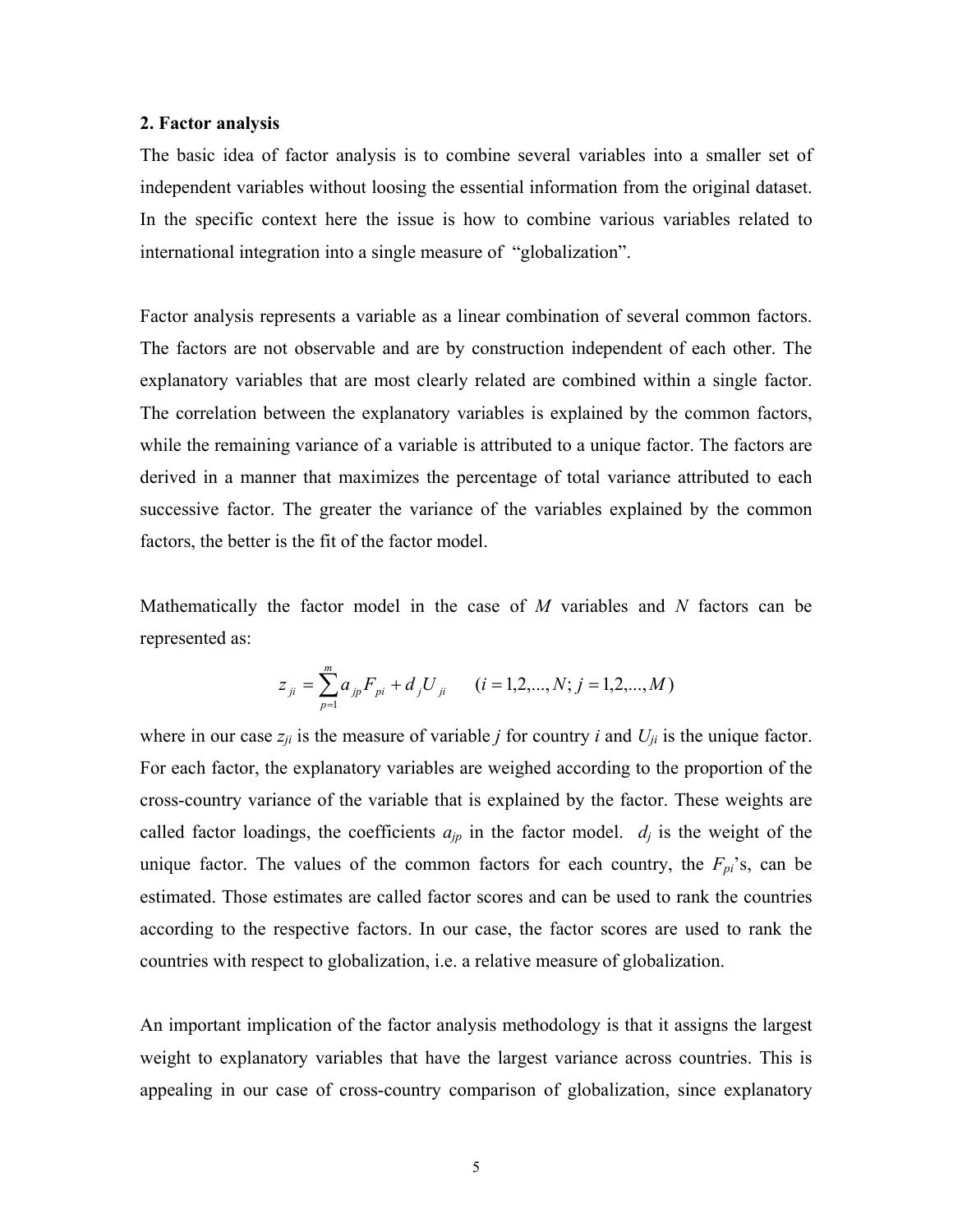variables that are similar between countries do not explain differences in globalization between countries.

The factor solution is not unique when more than one factor is extracted, as each solution can be rotated in infinitely many ways. The "correct solution" is the one which provides the most plausible interpretation. All the rotation methods put additional mathematical constraints on the problem in order to obtain a unique solution. In the first part of the paper we only extract a single factor in order to obtain the globalization index, and therefore we do not need to rotate the solution. However, when more than one factor is extracted (see Section 4.2) we use the *Varimax rotation method*, which aims at obtaining a high loading on one and only one factor.

An important part of the factor analysis methodology is the interpretation of the factors. The normal procedure is to use the researcher´s knowledge of the data, along with information contained in the factor loadings. High loadings on a factor indicate that a high proportion of the variability of the variable can be explained by the factor.<sup>[2](#page-7-0)</sup>

The interpretation of the factors is quite straightforward in this paper. The explanatory variables of the dataset are taken to be indicators of integration and involvement in international economic interactions. Only one factor is extracted from the dataset and this factor is interpreted to reflect the relative globalization of the respective countries. However, in Section 4.2 we extract two factors from the dataset, which can be interpreted as a decomposition of the globalization index. This is interesting since the first factor can be interpreted as indicating the extent to which the respective countries take part in international markets, while the second indicates the possibilities of the countries to take part in international markets.

Although factor analysis has a number of advances, it also has its downsides. The first is that it is sensitive to changes in the dataset. New observations, such as the inclusion of

<span id="page-7-0"></span><sup>&</sup>lt;sup>2</sup> It has been suggested the loadings should at least be greater than 0.60, but many researchers have used cut-off values as low as 0.40, cf. Sharma (1996).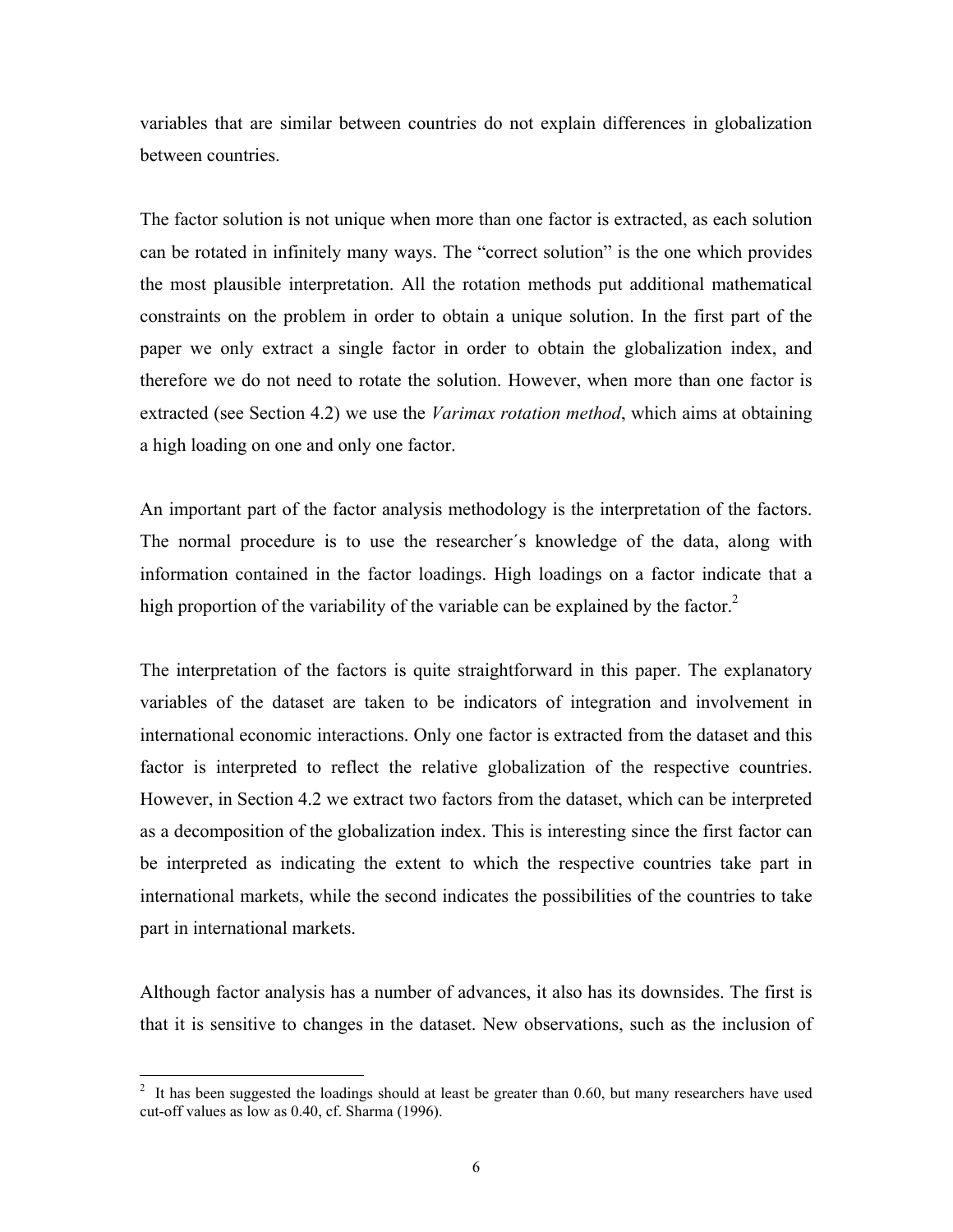new countries, may change the factor loadings, and thus the estimated factor scores and ranking of the countries. Also, outliers are likely to affect the results by introducing spurious variability in the data (the explanatory variables that have the greatest variation across countries have the highest factor loadings). The results may also suffer from smallsample problems, which is particularly relevant when a limited set of countries is examined. Finally, data limitations may imply difficulties in the statistical identification and economic interpretation of the unobserved factors.

In this analysis, some of these problems are addressed, e.g., Luxembourg was excluded from the analysis, as it proved to be an outlier. The inclusion of Luxembourg affected the factor loadings of the variables, along with the factor scores and ranking order of other countries. Luxembourg is a very special case since it among other things relies heavily on the labour market in neighbourhood countries. Consequently, it is difficult statistically to separate the economic development in Luxembourg from that of its neighbours. In the context of traditional regression analysis, the inclusion of Luxembourg would introduce severe multicolinearity problems. Also, as the analysis is conducted for a relatively long sample period (1979-2000), it is instructive to observe how different datasets affect the estimation of the factor loadings.

When factor analysis is conducted, the first step is to examine whether the dataset is appropriate for factoring. The following steps can be undertaken:

- 1. Examine the correlation matrix. High correlations indicate that variables can be grouped into homogenous sets of variables, and they are thus appropriate for factor analysis.
- 2. Examine Kaiser-Meyer-Olkin measure of overall sampling adequacy (KMO) for each variable. The KMO measure provides a means to assess the extent to which the indicators of a construct belong together, i.e. a measure of the homogeneity of variables. $3$

1

<span id="page-8-0"></span> $3$  The Bartlett test of spherity has also been suggested. However, this measure is dependent on sample size and thus rarely used (Sharma 1996).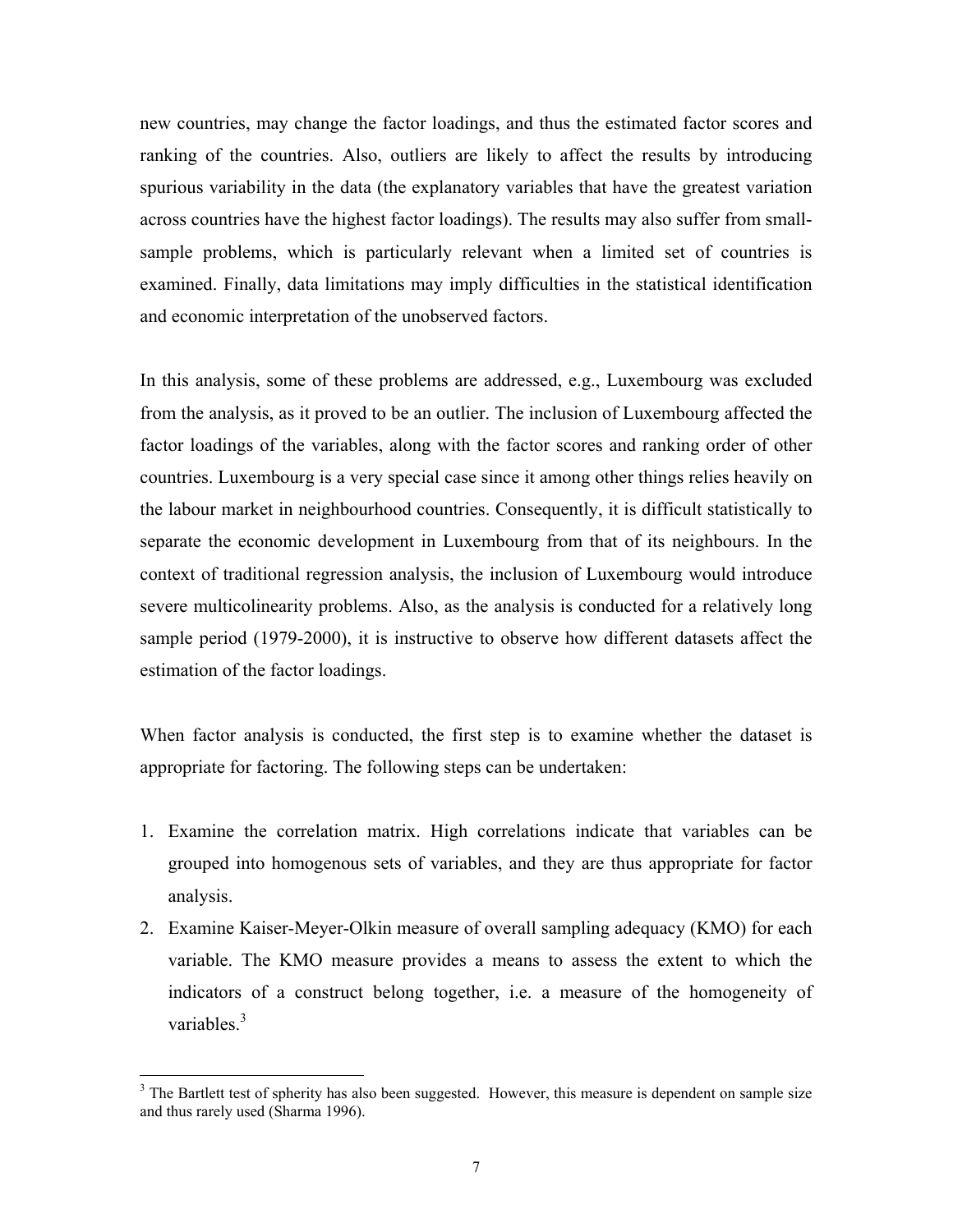No statistical tests exist for the KMO measure, but Kaiser and Rice  $(1974)^4$  $(1974)^4$  $(1974)^4$  suggest the following guidelines in the interpretation: A KMO measure larger than 0.9 is marvelous, larger than 0.8 is meritorious, larger than 0.7 is middling, larger than 0.6 is mediocre, larger than 0.5 is miserable, and below 0.5 unacceptable.

An important aspect of the factor analysis methodology is to determine how many common factors to extract from the dataset. However, this is not a main issue in this paper, as we are basically only interested in extracting a single factor. When we do extract more than one factor, as in Section 4.2, we extract only those factors that have eigenvalues greater than one, where the factors explain at least 60 per cent of the variance together, and each factor individually explains at least 10 per cent of the variance.

#### **3. Data**

 $\overline{a}$ 

The initial aim in this paper was to calculate the globalization index for all the OECD countries. However, due to limited data for some (or all) of the countries we were forced to limit our data periods to 1979 – 2000. Also, due to outlayers in the data and limited data we have to restrict the analysis to 23 countries, excluding: Czech Republic, Germany, Hungary, Korea, Luxembourg, Poland, and Slovak Republic. The countries and variables have been selected on the criteria that the data should be published regularly over long periods of time. The nine variables fulfilling this criterion and which are thought to be good indicators of globalization are:

- Freedom to Use Alternative Currencies (FreeCurr)
- Freedom of Exchange in Capital and Financial Markets (FreeExchange)
- Freedom to Trade with Foreigners (FreeTrade)
- Gross Private Capital Flows as a Ratio of GDP (CapFlows)
- Export + Import of Goods and Services as a Ratio of GDP (Openness)
- Factor Income Received as a Ratio of GDP (FactorReceived)
- Factor Income Paid as a Ratio of GNP (FactorPaid)

<span id="page-9-0"></span> $4$  It is suggested that the KMO measure should be greater than 0.80. However, a measure above 0.60 is tolerable (Sharma 1996).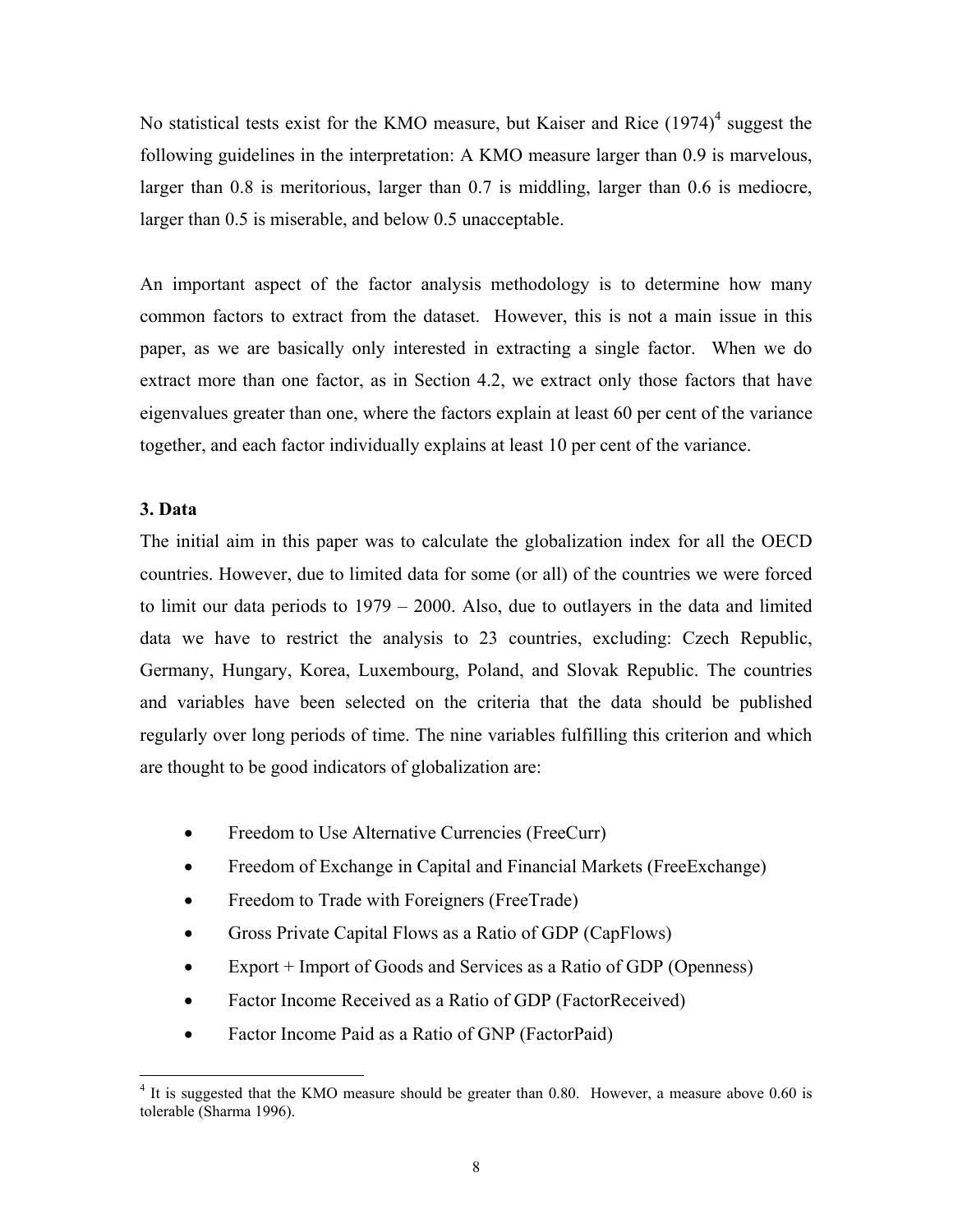- Changes in Terms of Trade (ChangesTermsTrade)
- Inflow of Direct Investment as a Ratio of GDP (InDirInv)

The data sources are: Freedom to Use Alternative Currencies, Freedom of Exchange in Capital and Financial Markets, and Freedom to Trade with Foreigners are sub-indices from the Economic Freedom Index, compiled by the Fraser Institute. Data on Gross Private Capital Flows, Export and Import of Goods and Services, Factor Income Received, Factor Income Paid and Changes in Terms of Trade come from the OECD, and information on Inflow of Direct Investment from UNCTAD. It is worth stressing that even fairly straightforward data series cannot readily be collected for a large number of countries. See appendix for a further description of the data.

#### **4. Factor Analysis**

We are now able to turn to the empirical analysis with the primary aim of compiling an index indicating the relative globalization of countries. We first present the globalization index calculated based on the *Principal Axis Factoring Method*. Next we offer a multiple factor analysis based on the *Varimax Rotation Method*, which allows us to interpret the findings from the single factor analysis. $5$ 

#### **4.1 Single Factor Analysis**

 $\overline{a}$ 

First we present the results when extracting one factor for the whole sample period. This amounts to constructing a globalization index for the entire sample period. Due to low quality of the data for *CapFlows* in 1999 we report the results for both the entire period 1979-2000 as well as the slightly shorter period 1979-1998. The results are reported in Table 1, and it is seen that there are only marginal changes in the ranking of countries when comparing the two different sample periods. The KMO-test is acceptable but not overwhelming in both cases. Note that the higher the score the more "globalized" the country is.

<span id="page-10-0"></span><sup>&</sup>lt;sup>5</sup> When there is more than one factor extracted from the dataset an infinite number of solutions to the factor analysis problem exists. The method we use here aims at obtaining high factor loading on only one factor.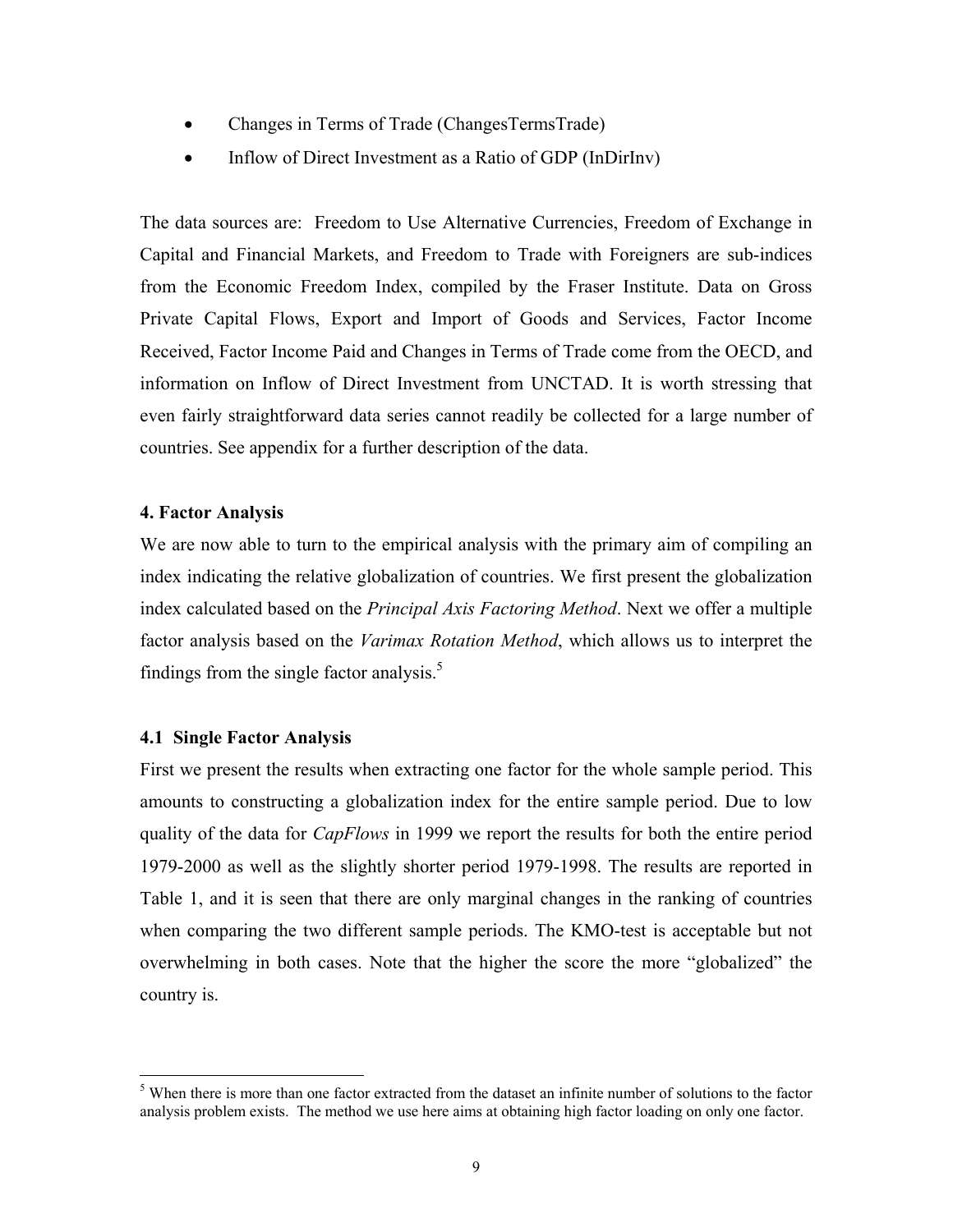| Table 1. Factor scores from the single factor analysis |               |               |  |  |  |
|--------------------------------------------------------|---------------|---------------|--|--|--|
| $1979 - 1998$<br>$1979 - 2000$                         |               |               |  |  |  |
| Country                                                | Factor scores | Factor scores |  |  |  |
| <b>AUSTRALIA</b>                                       | $-0.41$       | $-0.51$       |  |  |  |
| <b>AUSTRIA</b>                                         | $-0.02$       | 0.03          |  |  |  |
| <b>BELGIUM</b>                                         | 1.65          | 1.92          |  |  |  |
| <b>CANADA</b>                                          | $-0.20$       | $-0.36$       |  |  |  |
| <b>DENMARK</b>                                         | 0.45          | 0.37          |  |  |  |
| <b>FINLAND</b>                                         | 0.00          | $-0.02$       |  |  |  |
| <b>FRANCE</b>                                          | $-0.36$       | $-0.32$       |  |  |  |
| <b>GREECE</b>                                          | $-0.93$       | $-0.77$       |  |  |  |
| <b>ICELAND</b>                                         | $-0.75$       | $-0.66$       |  |  |  |
| <b>IRELAND</b>                                         | 2.01          | 2.23          |  |  |  |
| <b>ITALY</b>                                           | $-0.67$       | $-0.65$       |  |  |  |
| <b>JAPAN</b>                                           | $-0.76$       | $-0.74$       |  |  |  |
| <b>MEXICO</b>                                          | $-1.09$       | $-1.09$       |  |  |  |
| <b>NETHERLANDS</b>                                     | 1.31          | 1.30          |  |  |  |
| <b>NEW ZEALAND</b>                                     | $-0.28$       | $-0.34$       |  |  |  |
| <b>NORWAY</b>                                          | 0.13          | $-0.10$       |  |  |  |
| <b>PORTUGAL</b>                                        | $-0.56$       | $-0.51$       |  |  |  |
| <b>SPAIN</b>                                           | $-0.65$       | $-0.60$       |  |  |  |
| <b>SWEDEN</b>                                          | 0.38          | 0.42          |  |  |  |
| <b>SWITZERLAND</b>                                     | 1.08          | 0.98          |  |  |  |
| <b>TURKEY</b>                                          | $-1.49$       | $-1.43$       |  |  |  |
| <b>UNITED KINGDOM</b>                                  | 1.64          | 1.31          |  |  |  |
| <b>UNITED STATES</b>                                   | $-0.48$       | $-0.47$       |  |  |  |
| <b>KMO TEST</b>                                        | 0.62          | 0.61          |  |  |  |

This ranking puts a number of smaller European countries in the top as being the relatively most globalized countries, with Ireland ranked number one, Belgium number two and the UK as number three. Larger countries tend to take middle positions, while countries in the periphery are as expected the least globalized. Table 2 reports the factor loadings and communalities from the single factor analysis. Note that the factor loadings describe the contributing of the factor to the variable in question. Communalities give the share of the variance of the variable in question explained by the common factor. Note that when extracting only one factor it holds that squared factor loadings equal the communalities.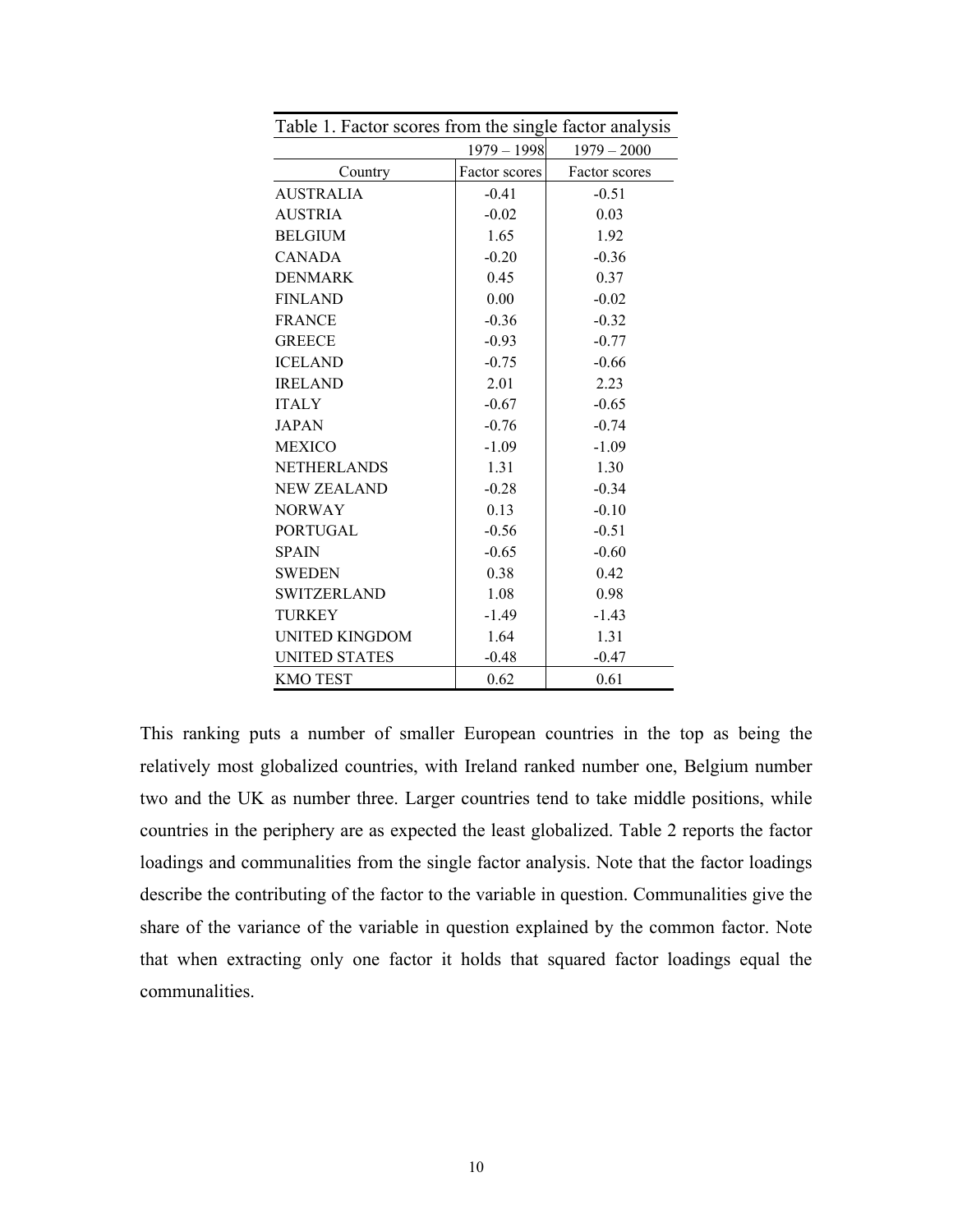| Table 2. Factor loadings and communalities from the single factor analysis |                        |               |                                     |      |  |  |  |  |
|----------------------------------------------------------------------------|------------------------|---------------|-------------------------------------|------|--|--|--|--|
|                                                                            | <b>Factor Loadings</b> | Communalities |                                     |      |  |  |  |  |
| Variable                                                                   | 1979 - 1998            |               | 1979 - 2000 1979 - 1998 1979 - 2000 |      |  |  |  |  |
| FreeCurr                                                                   | 0.34                   | 0.32          | 0.11                                | 0.10 |  |  |  |  |
| FreeExchange                                                               | 0.64                   | 0.60          | 0.41                                | 0.36 |  |  |  |  |
| FreeTrade                                                                  | 0.58                   | 0.58          | 0.33                                | 0.34 |  |  |  |  |
| <b>Openness</b>                                                            | 0.73                   | 0.78          | 0.54                                | 0.61 |  |  |  |  |
| FactorReceived                                                             | 0.83                   | 0.85          | 0.68                                | 0.72 |  |  |  |  |
| FactorPaid                                                                 | 0.84                   | 0.84          | 0.71                                | 0.71 |  |  |  |  |
| ChangesTermsTrade                                                          | $-0.26$                | $-0.30$       | 0.07                                | 0.09 |  |  |  |  |
| CapFlows                                                                   | 0.84                   | 0.84          | 0.70                                | 0.70 |  |  |  |  |
| InDirInv                                                                   | 0.50                   | 0.67          | 0.25                                | 0.45 |  |  |  |  |

Results as reported in Table 1 do not provide any information on how the relative position of countries has developed over the sample period. The relative ranking may change since the globalization process is a gradual process, which may affect countries differently. Based on factor scores for each single year over the period 1979 to 2000 Table 3 presents country ranks for each single year as well as the average of the traditional trade measure of openness the period 1979-98 along with country ranking according the traditional openness measure.<sup>6</sup>

While the results reported in Table 3 show that there are some outstanding changes in the relative position over the sample period, it is reassuring that the ranking only changes gradually. This is in accordance with the perception that globalization is a gradual process rather than a sudden regime shift at a well-defined date. Some of the most notable changes in the rankings are the declines for the US, Canada, and to a lesser extent Japan. Another notable deteriorated relative position is that of Norway. It is seen that Ireland has been leading the ranging throughout the 1990's, while the UK was at the top during the 1980's. There are notable improvements in the ranking for European countries like Finland, Italy, Portugal, Spain, and Sweden. For Portugal and Spain the changes seem to follow EU membership in the mid 1980's.

1

<span id="page-12-0"></span><sup>&</sup>lt;sup>6</sup> Note that the Spearman Rank correlation between average openness and the index for the period 1979-1998 is 0.73.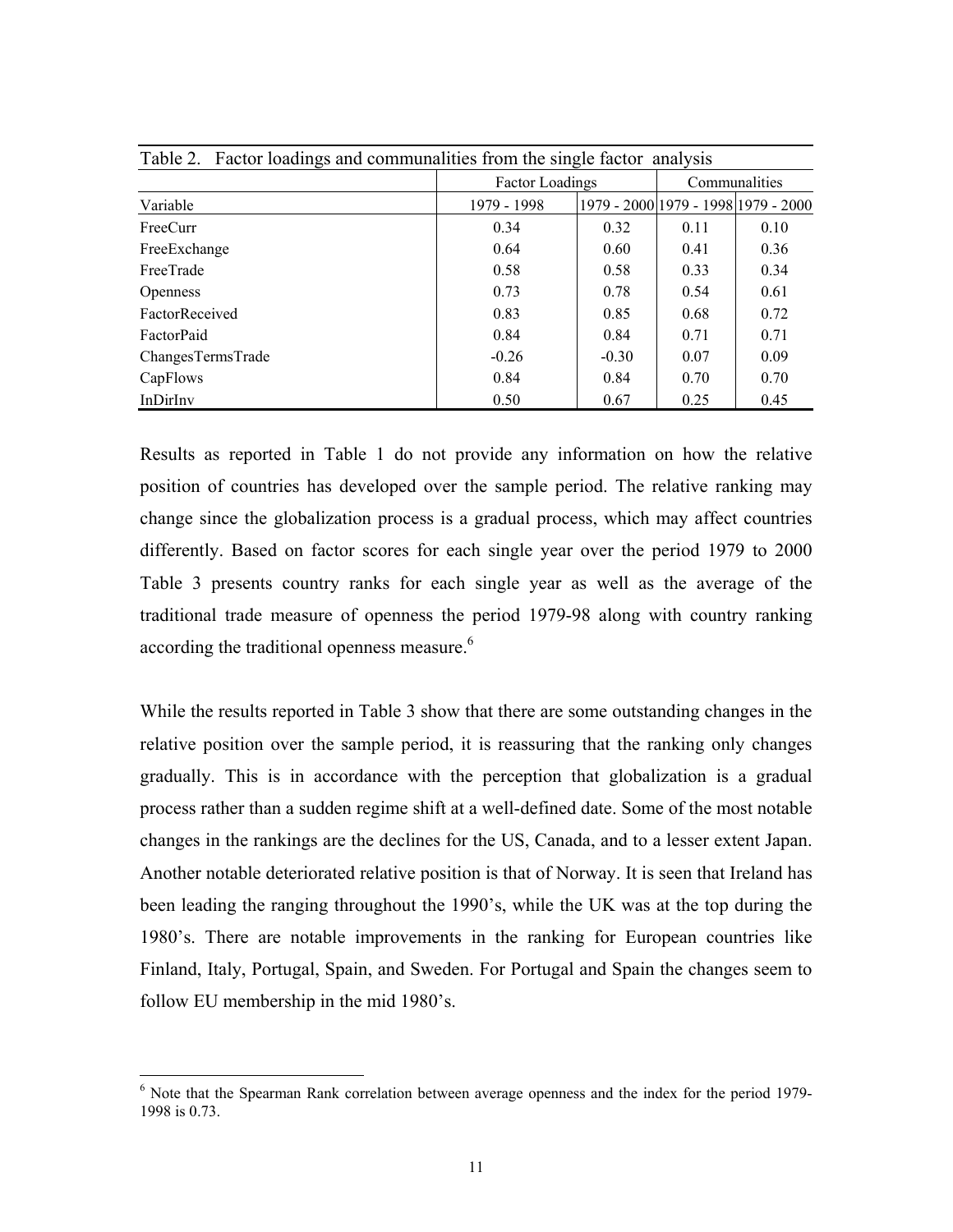| Country            | 1979 | 1980 | 1981 | 1982 | 1983 | 1984 | 1985 | 1986 | 1987 | 1988 | 1989 | 1990 | 1991 | 1992 | 1993 | 1994 | 1995 | 1996 | 1997 | 1998 | 1999 | 2000 | Openness* | Rank |
|--------------------|------|------|------|------|------|------|------|------|------|------|------|------|------|------|------|------|------|------|------|------|------|------|-----------|------|
| <b>AUSTRALIA</b>   | 13   | 13   | 15   | 14   | 16   | 14   | 15   | 15   | 16   | 10   | 14   | 13   | 19   | 13   | 15   | 13   | 13   | 16   | 18   | 21   | 19   | 19   | 36%       | 20   |
| <b>AUSTRIA</b>     |      |      |      | 8    |      |      | 9    | 8    |      | 9    | 10   | 10   | 9    |      | 11   | 10   | 10   | 8    | 8    | 10   |      | 9    | 76%       |      |
| <b>BELGIUM</b>     |      |      |      |      |      |      |      |      |      |      |      |      |      |      |      |      |      |      |      |      |      |      | 130%      |      |
| <b>CANADA</b>      |      |      |      |      |      |      | 10   |      |      | 12   | 13   |      | 13   |      | 14   | 18   | 17   | 13   | 12   | 23   | 23   | 23   | 58%       | 13   |
| <b>DENMARK</b>     |      |      |      | 10   |      |      |      |      |      | 6    |      | h    |      |      |      |      |      |      |      |      |      | 8    | 68%       |      |
| <b>FINLAND</b>     | 12   | 12   | 12   | 12   | 13   | 10   | 14   | 13   | 12   | 11   | 12   | 12   | 17   | 12   |      |      | 8    | 10   |      |      |      |      | 59%       | 12   |
| <b>FRANCE</b>      | 10   | 8    |      | 11   | 11   | 12   | 8    | 12   | 10   | 13   | 11   | 14   | 16   | 18   | 13   | 15   | 18   | 18   | 15   | 12   | 12   | 12   | 45%       | 15   |
| <b>GREECE</b>      | 21   | 15   | 13   | 15   | 14   | 20   | 13   | 14   | 14   | 14   | 20   | 22   | 22   | 22   | 22   | 19   | 22   | 20   | 17   | 19   | 16   | 17   | 42%       | 17   |
| <b>ICELAND</b>     | 16   | 17   | 21   | 20   | 20   | 21   | 20   | 21   | 20   | 21   | 22   | 18   | 12   | 14   | 18   | 16   | 16   | 19   | 21   | 16   | 15   | 15   | 70%       |      |
| <b>IRELAND</b>     |      |      |      | 5    |      |      | 5    | h    |      | 5    |      |      |      |      |      |      |      |      |      |      |      |      | 116%      |      |
| <b>ITALY</b>       | 18   | 20   | 17   | 18   | 19   | 18   | 18   | 19   | 19   | 20   | 17   | 17   |      | 9    | 10   |      | 14   | 14   | 14   | 15   | 13   | 14   | 44%       | 16   |
| JAPAN              | 22   | 16   | 16   | 19   | 17   | 16   | 19   | 18   | 17   | 18   | 19   | 21   | 18   | 20   | 19   | 22   | 21   | 23   | 23   | 22   | 22   | 22   | 22%       | 22   |
| <b>MEXICO</b>      | 20   | 22   | 22   | 23   | 22   | 23   | 23   | 23   | 23   | 23   | 21   | 20   | 20   | 19   | 17   | 20   | 19   | 17   | 19   | 20   | 21   | 21   | 38%       | 19   |
| <b>NETHERLANDS</b> |      |      | 3    |      |      |      |      |      |      |      |      |      |      |      |      |      | 6    |      |      |      |      | 4    | 103%      |      |
| <b>NEW ZEALAND</b> | 15   | 19   | 20   | 16   | 15   | 15   | 17   | 16   | 18   | 15   |      |      |      | 10   |      |      |      | 9    |      | 14   | 17   | 16   | 59%       | 11   |
| <b>NORWAY</b>      |      | 11   | 10   |      | 9    |      | 6    | h    |      | 8    |      |      | 10   | 15   | 12   | 12   | 12   |      | 13   | 11   | 14   | 13   | 74%       |      |
| <b>PORTUGAL</b>    | 17   | 21   | 14   | 21   | 21   | 19   | 21   | 20   | 21   | 19   | 15   | 15   | 14   | 16   | 16   | 14   | 11   | 12   | 10   | 9    | 10   | 10   | 68%       |      |
| <b>SPAIN</b>       | 19   | 18   | 18   | 17   | 18   | 17   | 16   | 17   | 13   | 17   | 16   | 16   | 15   | 21   | 21   | 17   | 15   | 15   | 16   | 13   | 11   | 11   | 41%       | 18   |
| <b>SWEDEN</b>      | 14   | 14   | 19   | 13   | 12   | 13   | 11   | 10   |      |      |      |      | 8    |      | ิค   |      |      |      |      |      |      | 6    | 65%       | 10   |
| <b>SWITZERLAND</b> |      |      |      |      | 4    |      | 3    |      |      |      |      |      | 6    | 6    | 8    |      |      | 6    |      |      |      | 3    | 70%       | 6    |
| <b>TURKEY</b>      | 23   | 23   | 23   | 22   | 23   | 22   | 22   | 22   | 22   | 22   | 23   | 23   | 23   | 23   | 23   | 23   | 23   | 22   | 22   | 17   | 20   | 20   | 33%       | 21   |
| UNITED KINGDOM     |      |      |      |      |      |      |      |      |      |      |      |      |      |      |      |      | 3    |      |      |      |      | 5    | 53%       | 14   |
| UNITED STATES      | 11   | 10   | 8    | g    | 10   | 11   | 12   | 11   | 15   | 16   | 18   | 19   | 21   | 17   | 20   | 21   | 20   | 21   | 20   | 18   | 18   | 18   | 21%       | 23   |

Table 3. Rank of country with respect to factor scores, average openness 1979-98 and rank of country with respect to openness

\*Openess is measured here as the average import and export of goods and services/GDP ratio 1979-98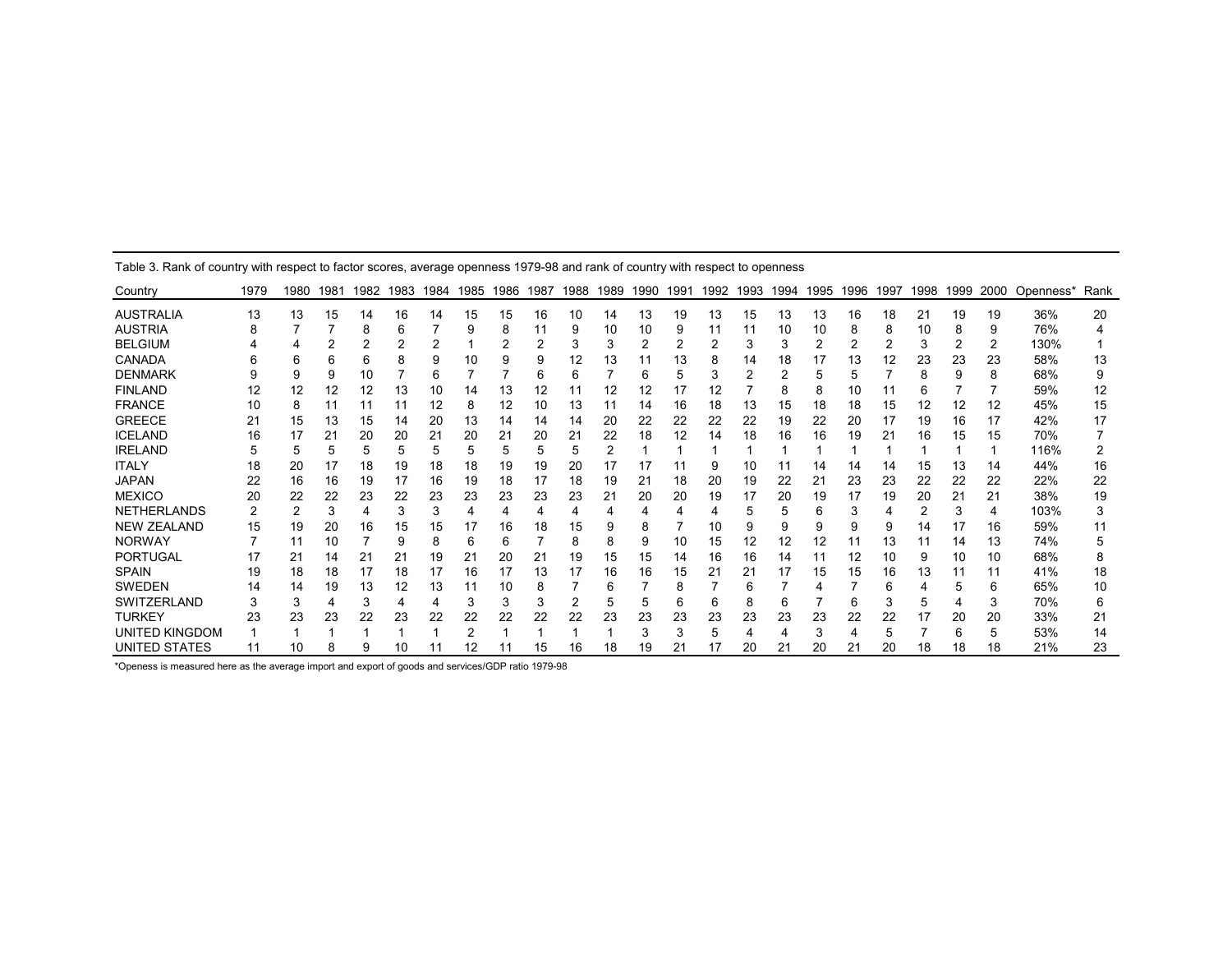#### **4.2 Multiple Factor Analysis**

This sub-section presents a multiple factor analysis that allows for a decomposition of the globalization index presented above. Unfortunately, we are not able to extract factor scores for each single year as in the single factor analysis (see Table 3) as the multiple analyses did not give a solution. However, we are able to report a solution when using the whole sample. The results of the multiple factor analysis for the entire sample period are reported in Table 4. Our criteria is to extract factors with eigenvalues larger than 1.

| Table 4. Factor scores from the multiple factor analysis |          |          |          |          |          |  |  |
|----------------------------------------------------------|----------|----------|----------|----------|----------|--|--|
| !979-1998<br>$1979 - 2000$                               |          |          |          |          |          |  |  |
| Country                                                  | Factor 1 | Factor 2 | Factor 3 | Factor 1 | Factor 2 |  |  |
| <b>AUSTRALIA</b>                                         | $-0,71$  | 0,44     | 0,35     | $-0,58$  | 0,43     |  |  |
| <b>AUSTRIA</b>                                           | 0,09     | $-0.67$  | 0,81     | 0,25     | $-0,20$  |  |  |
| <b>BELGIUM</b>                                           | 1,63     | 0,91     | 0,27     | 1,46     | 1,04     |  |  |
| <b>CANADA</b>                                            | 0,18     | $-0,57$  | 0,07     | 0, 16    | $-0,72$  |  |  |
| <b>DENMARK</b>                                           | 0,56     | 0,57     | 0,04     | 0,33     | 0,67     |  |  |
| <b>FINLAND</b>                                           | $-0,19$  | $-0,02$  | 0,44     | $-0,30$  | 0,26     |  |  |
| <b>FRANCE</b>                                            | $-0,84$  | 0,66     | 0,22     | $-0,83$  | 0,69     |  |  |
| <b>GREECE</b>                                            | $-0,51$  | $-1,34$  | $-0,77$  | $-0,29$  | $-1,58$  |  |  |
| <b>ICELAND</b>                                           | $-0,45$  | $-1,33$  | 0,83     | $-0,43$  | $-0,76$  |  |  |
| <b>IRELAND</b>                                           | 2,93     | $-1,01$  | 0,80     | 3,15     | $-0,74$  |  |  |
| ITALY                                                    | $-0,13$  | $-0,90$  | $-0,53$  | $-0,24$  | $-0,87$  |  |  |
| <b>JAPAN</b>                                             | $-1,29$  | 0.48     | 0,43     | $-1,30$  | 0,52     |  |  |
| <b>MEXICO</b>                                            | $-0,47$  | $-1,85$  | 0,04     | $-0,30$  | $-1,96$  |  |  |
| <b>NETHERLANDS</b>                                       | 0,84     | 1,03     | 0,45     | 0,89     | 1,42     |  |  |
| <b>NEW ZEALAND</b>                                       | $-0,31$  | 0,12     | $-0,30$  | $-0,17$  | 0, 10    |  |  |
| <b>NORWAY</b>                                            | $-0,60$  | 0,69     | 1,79     | $-0,13$  | 0,52     |  |  |
| <b>PORTUGAL</b>                                          | 0, 18    | $-1,77$  | $-0,35$  | 0, 19    | $-1,65$  |  |  |
| <b>SPAIN</b>                                             | $-0,83$  | 0,79     | $-0,97$  | $-1,01$  | 0,49     |  |  |
| <b>SWEDEN</b>                                            | $-0,42$  | 0,51     | 0,78     | $-0,38$  | 0,65     |  |  |
| <b>SWITZERLAND</b>                                       | 0,57     | 1,15     | $-1,20$  | 0,45     | 0,68     |  |  |
| <b>TURKEY</b>                                            | $-0,60$  | $-0,70$  | $-2,17$  | $-0,96$  | $-1,24$  |  |  |
| UNITED KINGDOM                                           | 1,58     | 1,00     | $-0,99$  | 1,27     | 0,49     |  |  |
| UNITED STATES                                            | $-1,21$  | 1,84     | $-0.04$  | $-1,26$  | 1,75     |  |  |
| <b>KMO TEST</b>                                          |          | 0,62     |          | 0,61     |          |  |  |

Three factors fulfil these criteria for the averages in 1979 – 1998 and two for the averages in 1979 – 2000, as can be seen from Table 1. According to the KMO test scores the dataset is mediocre.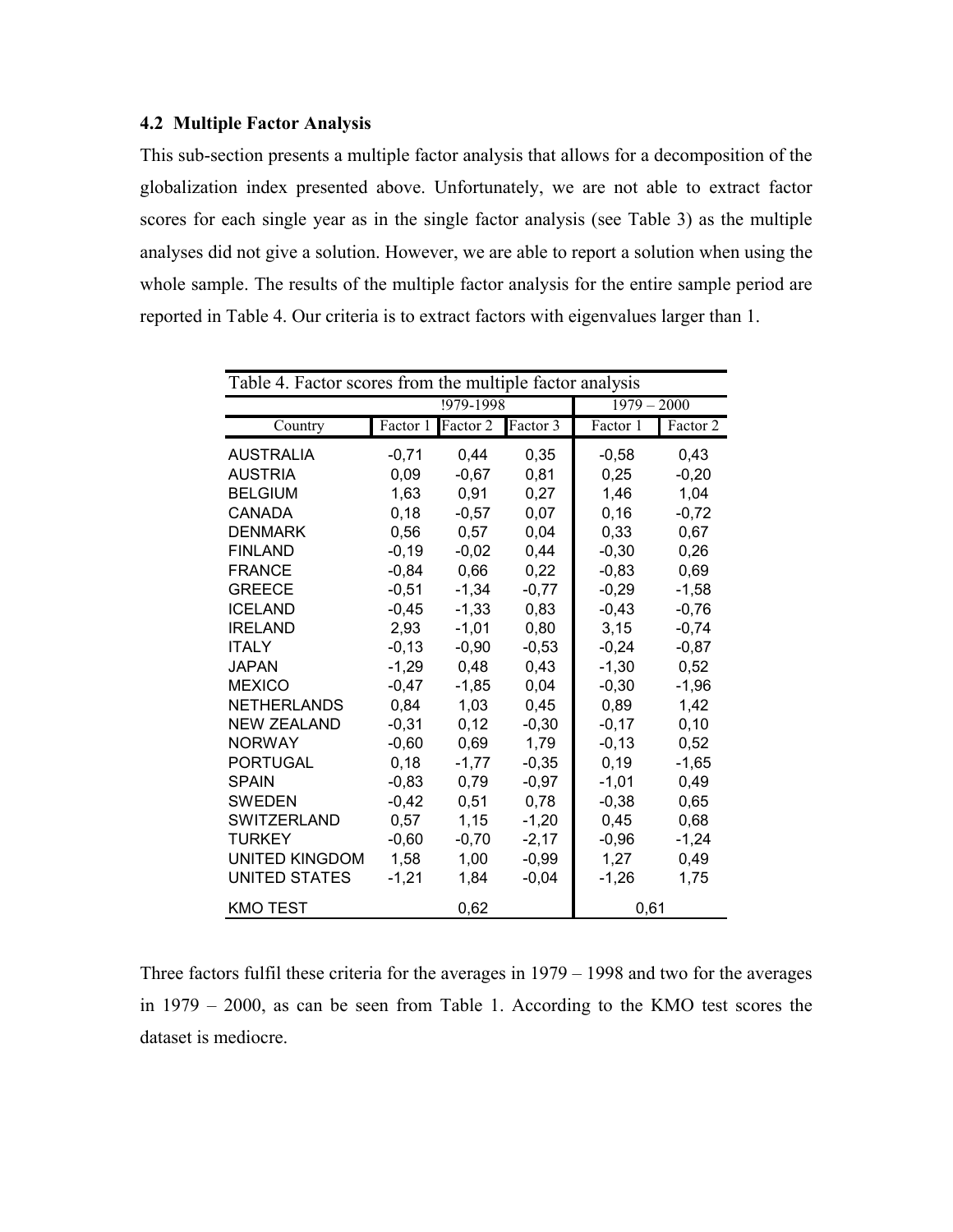Based on information in Table 4 (time period 1979-2000) some interesting differences are revealed, when the overall globalization index is decomposed in the possibility and the actual participation in global economic activities, see Table 5. In terms of possibilities the United States, The Netherlands and Belgium are the most globalized economies, and Mexico, Portugal and Turkey the least. However, when it comes to the actual use of these opportunities Ireland, Belgium, and the UK tops the list and Japan, Unites States and Spain are at the bottom.

| Country              | Actual Rank | <b>Possibility Rank</b> |
|----------------------|-------------|-------------------------|
| <b>AUSTRALIA</b>     | 18          | 12                      |
| <b>AUSTRIA</b>       | 7           | 15                      |
| <b>BELGIUM</b>       | 2           | 3                       |
| CANADA               | 9           | 16                      |
| <b>DENMARK</b>       | 6           | 6                       |
| <b>FINLAND</b>       | 14          | 13                      |
| <b>FRANCE</b>        | 19          | 4                       |
| <b>GREECE</b>        | 13          | 21                      |
| <b>ICELAND</b>       | 17          | 18                      |
| <b>IRELAND</b>       | 1           | 17                      |
| <b>ITALY</b>         | 12          | 19                      |
| <b>JAPAN</b>         | 23          | 9                       |
| <b>MEXICO</b>        | 15          | 23                      |
| <b>NETHERLANDS</b>   | 4           | 2                       |
| <b>NEW ZEALAND</b>   | 11          | 14                      |
| <b>NORWAY</b>        | 10          | 8                       |
| PORTUGAL             | 8           | 22                      |
| <b>SPAIN</b>         | 21          | 11                      |
| <b>SWEDEN</b>        | 16          | 7                       |
| <b>SWITZERLAND</b>   | 5           | 5                       |
| <b>TURKEY</b>        | 20          | 20                      |
| UNITED KINGDOM       | 3           | 10                      |
| <b>UNITED STATES</b> | 22          | 1                       |

In Table 6 we present factor loadings and communalities from the multiple factor analysis: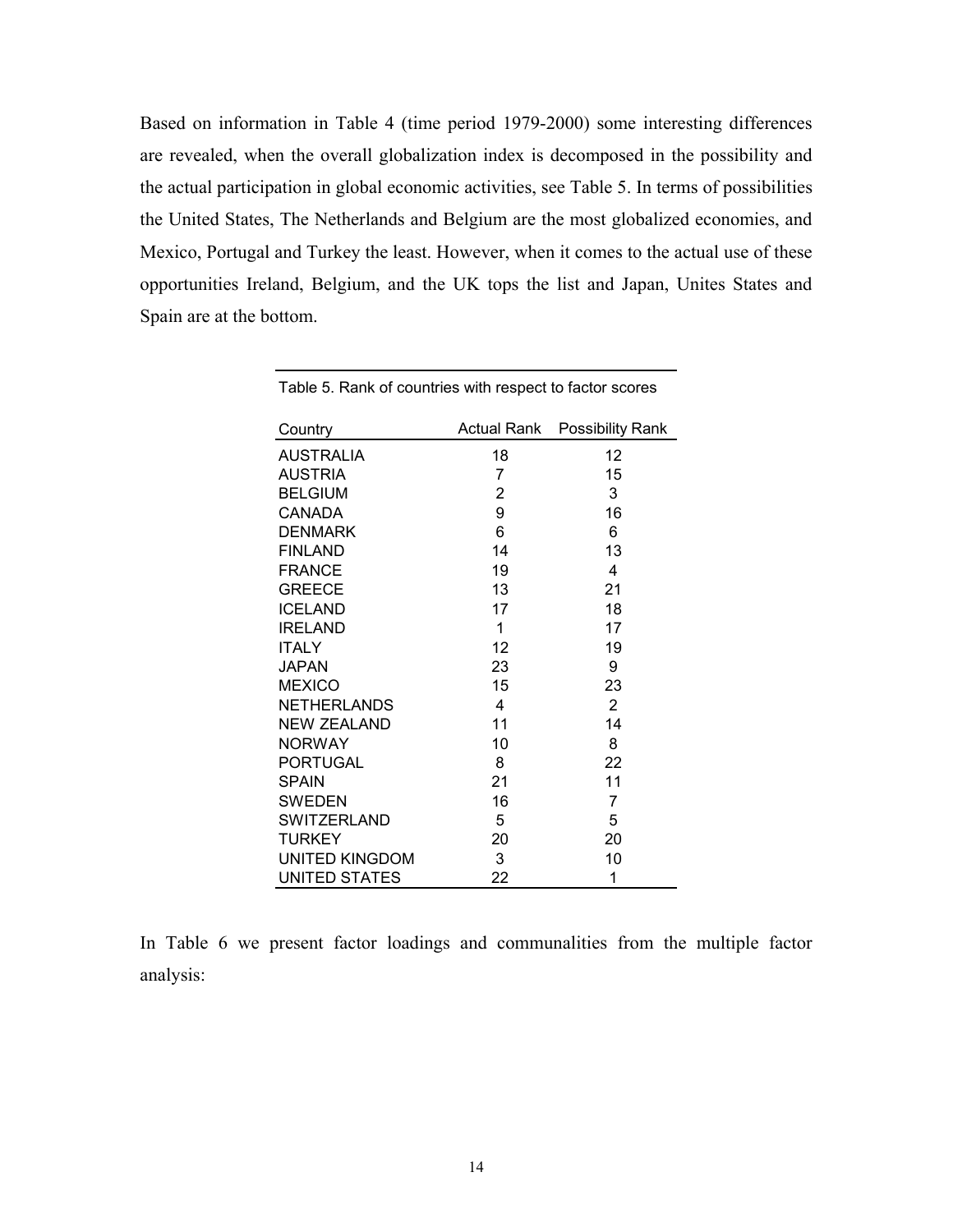| ración Loguings     |              |               |             |         |                                              |  |  |
|---------------------|--------------|---------------|-------------|---------|----------------------------------------------|--|--|
|                     |              | $1979 - 1998$ | 1979 - 2000 |         |                                              |  |  |
| Variable            |              |               |             |         | Factor 1 Factor 2 Factor 3 Factor 1 Factor 2 |  |  |
| FreeCurr            | 0.04         | 0.65          | 0.08        | 0.01    | 0.68                                         |  |  |
| FreeExchange        | 0.28         | 0.93          | 0.17        | 0.25    | 0.92                                         |  |  |
| FreeTrade           | 0.34         | 0.43          | 0.39        | 0.37    | 0.53                                         |  |  |
| Openness            | 0.80         | 0.01          | 0.32        | 0.83    | 0.13                                         |  |  |
| FactorReceived      | 0.84         | 0.32          | $-0.11$     | 0.82    | 0.26                                         |  |  |
| FactorPaid          | 0.96         | 0.06          | 0.12        | 0.96    | 0.08                                         |  |  |
| ChangesTermsTrade   | $-0.03$      | $-0.16$       | $-0.80$     | $-0.15$ | $-0.33$                                      |  |  |
| CapFlows            | 0.67         | 0.43          | 0.14        | 0.75    | 0.35                                         |  |  |
| InDirInv            | 0,52         | 0.12          | $-0.01$     | 0.60    | 0.28                                         |  |  |
| Communalities:      |              |               |             |         |                                              |  |  |
| Variable            |              | $1979 - 1998$ |             |         | $1979 - 2000$                                |  |  |
| FreeCurr            |              | 0.43          |             | 0.46    |                                              |  |  |
| FreeExchange        |              | 0.96          |             | 0.91    |                                              |  |  |
| FreeTrade           | 0.45<br>0.42 |               |             |         |                                              |  |  |
| Openness            |              | 0.73          |             |         |                                              |  |  |
| FactorReceived      |              | 0.81          | 0.74        |         |                                              |  |  |
| FactorPaid          |              | 0.95          |             | 0.93    |                                              |  |  |
| Changes Terms Trade |              | 0.67          |             | 0.14    |                                              |  |  |
| CapFlows            |              | 0.66          |             |         | 0.68                                         |  |  |
| InDirInv            |              | 0.28          |             | 0.44    |                                              |  |  |

Table 6. Factor loadings and communalities from the multiple factor analysis Factor Loadings

Considering the factor loadings for the entire sample period reported in Table 6, it is interesting that all the variables related to actual trade weight highly in factor one, while those related to access or freedom to undertake cross-border activities weight highly in factor 2. This suggests a straightforward interpretation of the two factors, namely, that factor 2 captures the possibility for international economic transactions (the institutional setup), while factor 1 measures the actual use of this option. The two need not coincide since a country can have unlimited access to international markets but use this option moderately, while other countries may have less access but use international markets intensively.

#### **5. Conclusion**

Based on the multivariate factor analysis technique this paper has constructed an index summarizing varied dimensions of integration in product and capital market from which a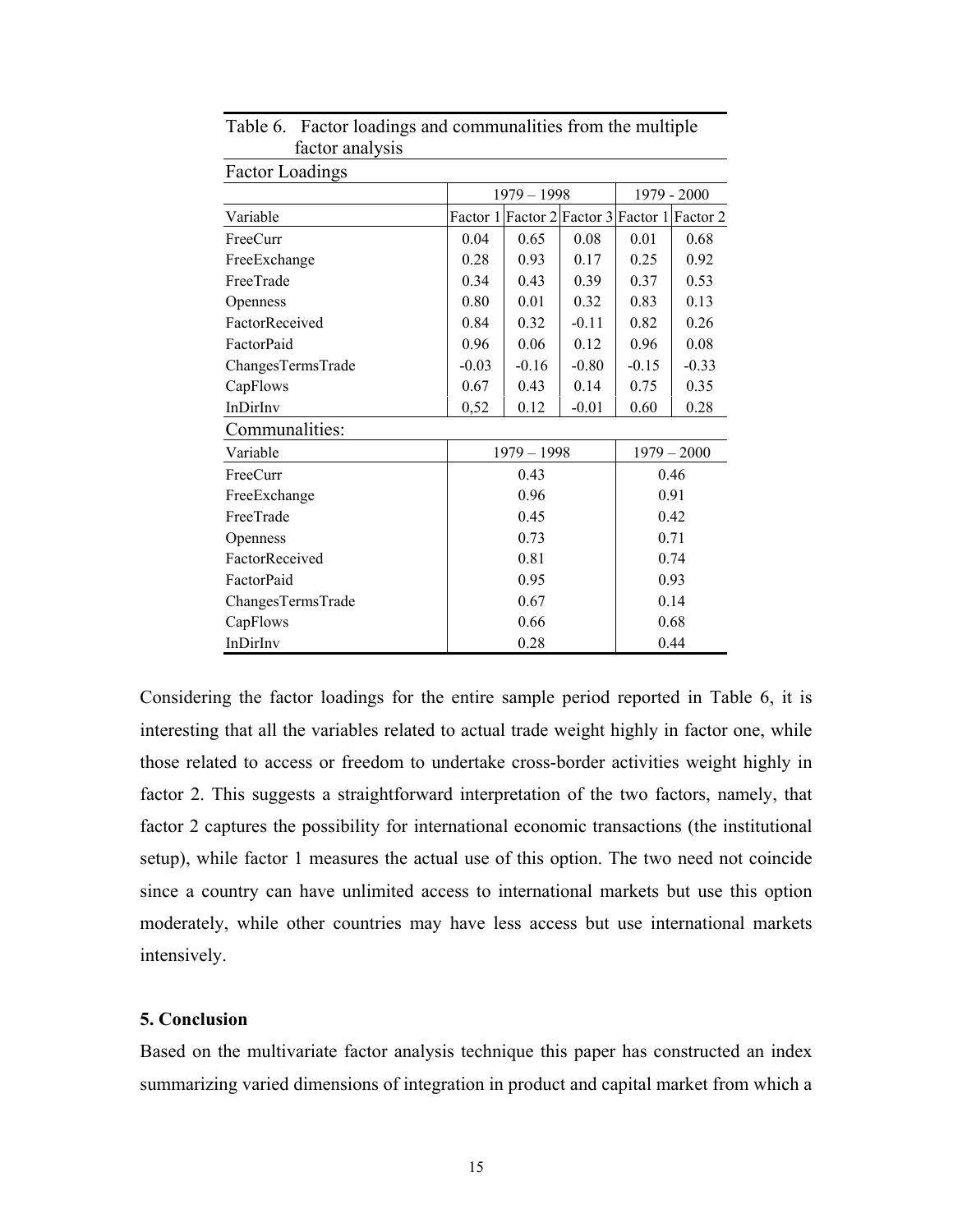ranking can be produced of the relative globalization of various countries. The index is based on readily available data, and can therefore easily be updated.

The analysis has shown how countries can be ranked in terms of how globalized they are in terms of international product- and capital market interactions. Interestingly, the index also shows how the ranking has changed over time, reflecting that globalization is a gradual process which has affected countries differently (among other things due to different initial positions). It has also been demonstrated that it is important to distinguish between the access to international markets and the actual use of these markets in gauging how globalized a given country is. As an example the United States is ranked first in terms of access, that is, the formal barriers etc. to participation in international product and capital market activities are the smallest. However, when it comes to actual participation in international product and capital market activities the United States does not hold a top position. Since the overall globalization index weights both factors this also explains why the United States holds a middle rank here.

#### **References**

- Agell, J. (1999), "On the benefits from Rigid Labour Markets: Norms, Market Failures, and Social Insurance," *Economic Journal* 109 (supplement), pp. 143-164.
- Andersen, T.M. (2003), "European Integration and the Welfare State," *Journal of Population Economics* 16, pp. 1-19.
- Baldwin, Robert E. (2003), "Openness and Growth, What's the Empirical Relationship," NBER Working Paper No. 9578.
- Cameron, D.R. (1978), "The Expansion of the Public Sector," *American Political Science Review* 72, pp. 1243-1261.
- Foreign Policy The Magazine of Global Politics, Economics and Ideas [\(www.foreignpolicy.com](http://www.foreignpolicy.com/))
- Frankel, J.A., and A.K. Rose (1998), "The Endogeneity of the Optimal Currency Area Criteria," *Economic Journal* 108, pp. 1008-1025.
- Kaiser, H.F. and J. Rice (1974), "Little Jiffy, Mark IV," *Educational and Psychological Measurement* 34, pp. 111-117.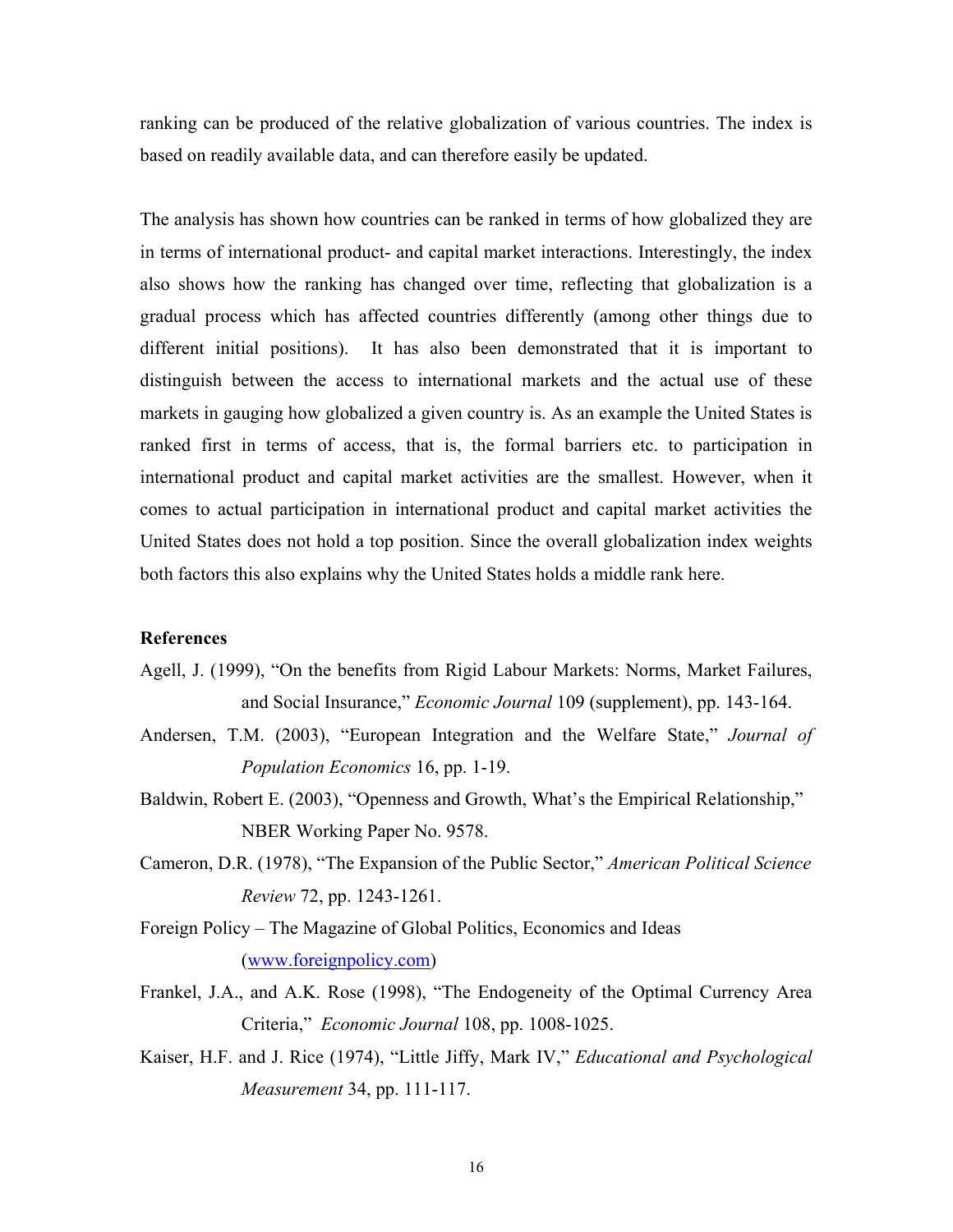- Lockwood, B. (2001), "How Robust is the Foreign Policy/Kearney Index of Globalisation," CSGR Working Paper No. 19/01 ([www.csgr.org\)](http://www.csgr.org/).
- OECD (2002), *Employment Outlook* 71.
- Rodrik, D. (1997), *Has globalization gone too far*?, Institute for International Studies, Washington.
- Rodrik, D., 1998, Why do More Open Economies Have Bigger Governments, Journal of Political Economy 106, 997-1032.
- Sharma, S. (1996), *Applied Multivariate Techniques*, John Wiley and Sons.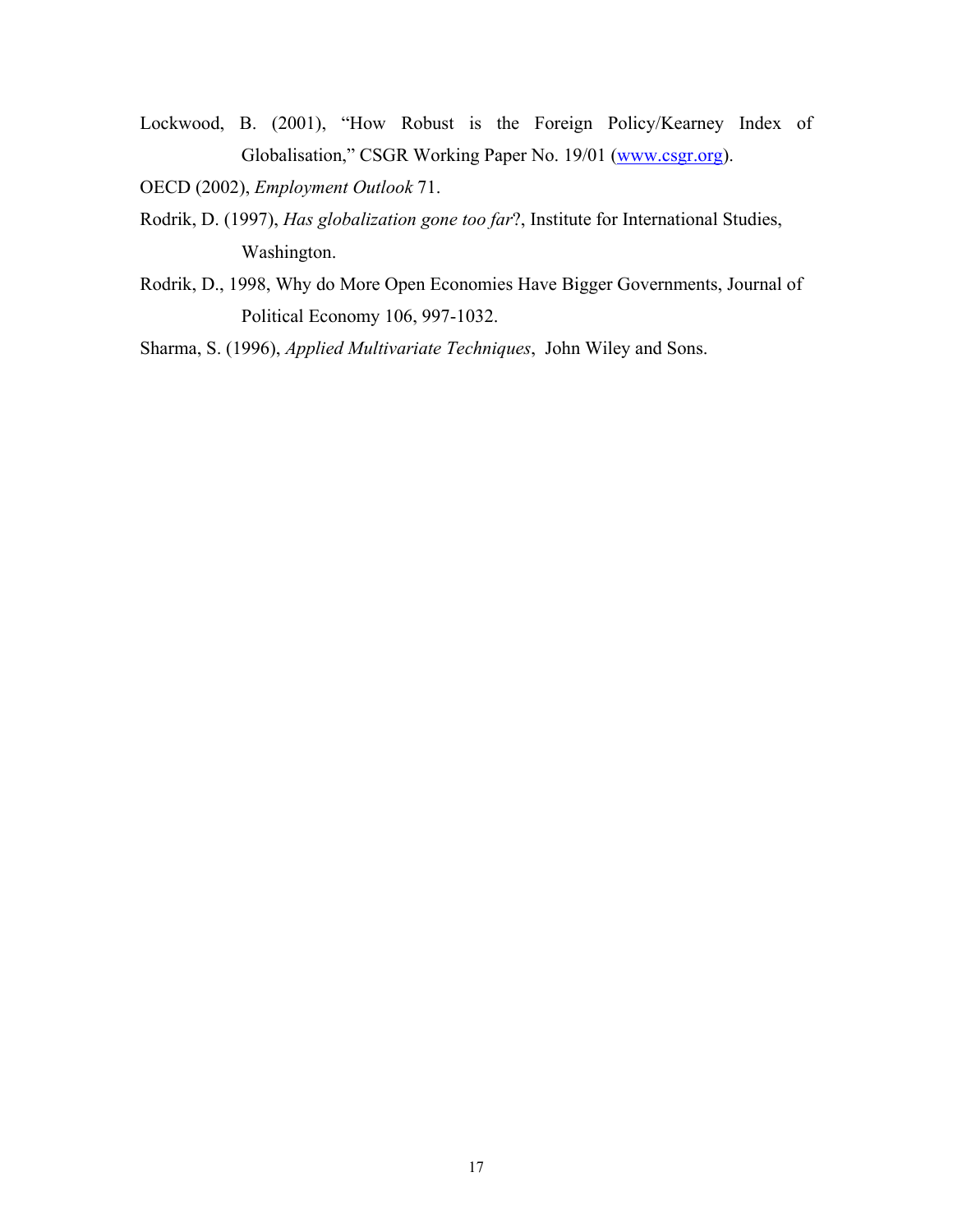#### **Appendix A: Data**

- Data for *FreeCurr*, *FreeExchange* and *FreeTrade* were only available for the years 1970, 1975, 1980, 1985, 1990, 1995, 1997 and 1999. Data for the years in between were obtained by extrapolation and data for the years 2000 and 2001 were obtained by assuming unchanged values since 1999.
- Data for *CapFlows* were not available for Denmark in 1979 and 1980. The data were obtained by extrapolation using data for the years 1978 and 1981.
- Data for *CapFlows* were not available for Belgium. To obtain these data averages for France and Netherlands were used.
- Data for *CapFlows* were not available for any of the countries in 1999. The missing data were obtained by extrapolation using data for the years 1998 and 2000.
- Data for *CapFlows* were not available for Greece and New Zealand in 1998 and 1999. Data for these years were obtained by extrapolation using data for the years 1997 and 2000.
- Data for *CapFlows* in Iceland were only available until 1998. Data for the years 1999 and 2000 were obtained by calculating the average changes for the years 1993 - 1998 and assuming the same changes for the years 1998 - 2000.
- Data for *FactorPaid* and *FactorReceived* for New Zealand were only available until 1997. Data for 1998 - 2000 were obtained by calculating the average changes for the years 1992 - 1997 and assuming the same changes for the years 1997 - 2000.
- Data for *InDirInv* were only available as a total for Belgium and Luxembourg. Data for Belgium and Luxembourg were used for Belgium.
- Data for *InDirInv* were only availble with a 5 year interval until 1990. Data for the years in between were obtained by extrapolation.
- Data for *InDirInv* were not available for Switzerland until 1985. Data for the years prior to that were obtained by calculating the average changes for the years 1985 - 1990 and assuming the same changes for the years before.